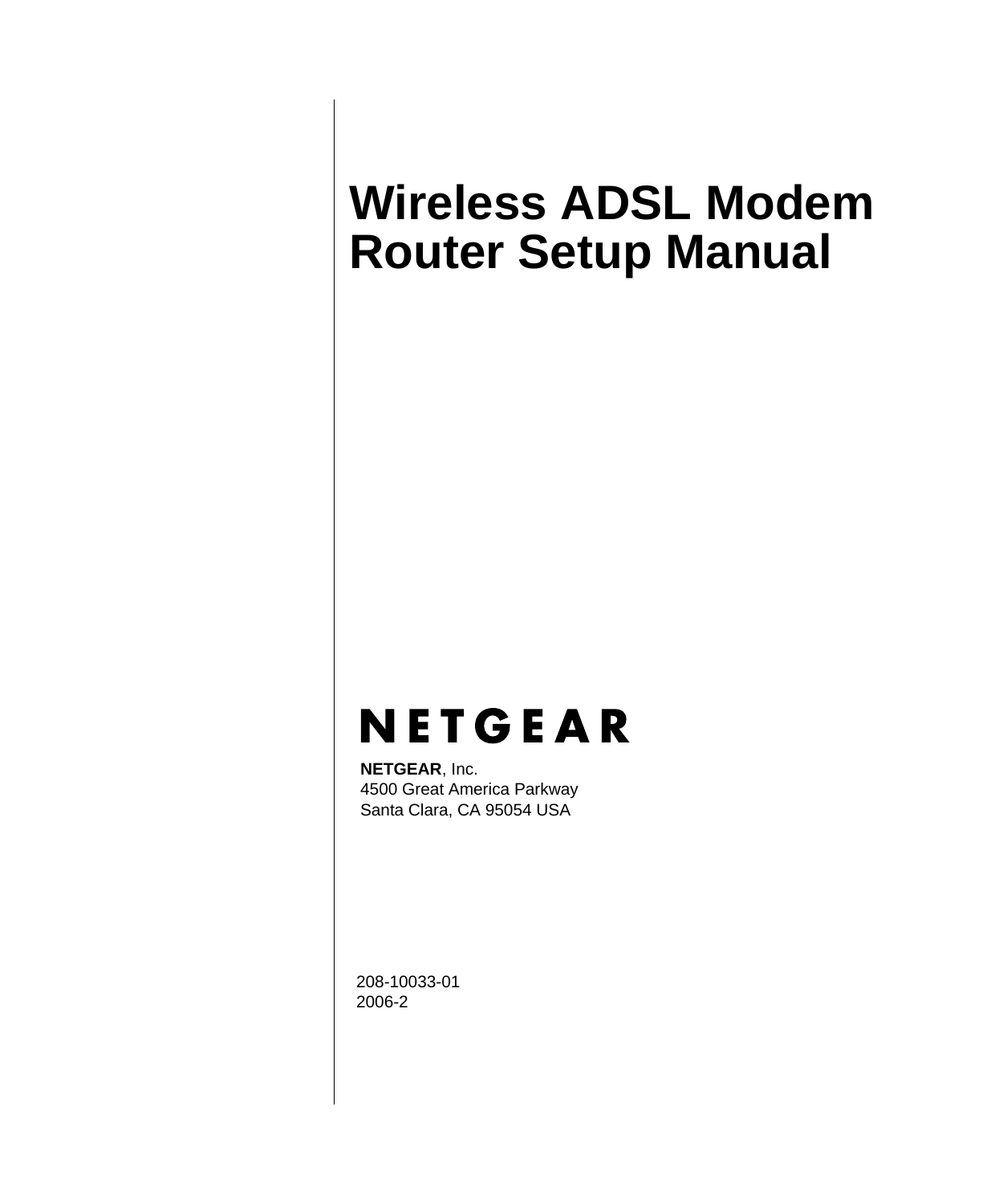© 2006 by NETGEAR, Inc. All rights reserved.

### **Trademarks**

NETGEAR is a trademark of Netgear, Inc. Microsoft, Windows, and Windows NT are registered trademarks of Microsoft Corporation. Other brand and product names are registered trademarks or trademarks of their respective holders.

#### **Statement of Conditions**

In the interest of improving internal design, operational function, and/or reliability, NETGEAR reserves the right to make changes to the products described in this document without notice.

NETGEAR does not assume any liability that may occur due to the use or application of the product(s) or circuit layout(s) described herein.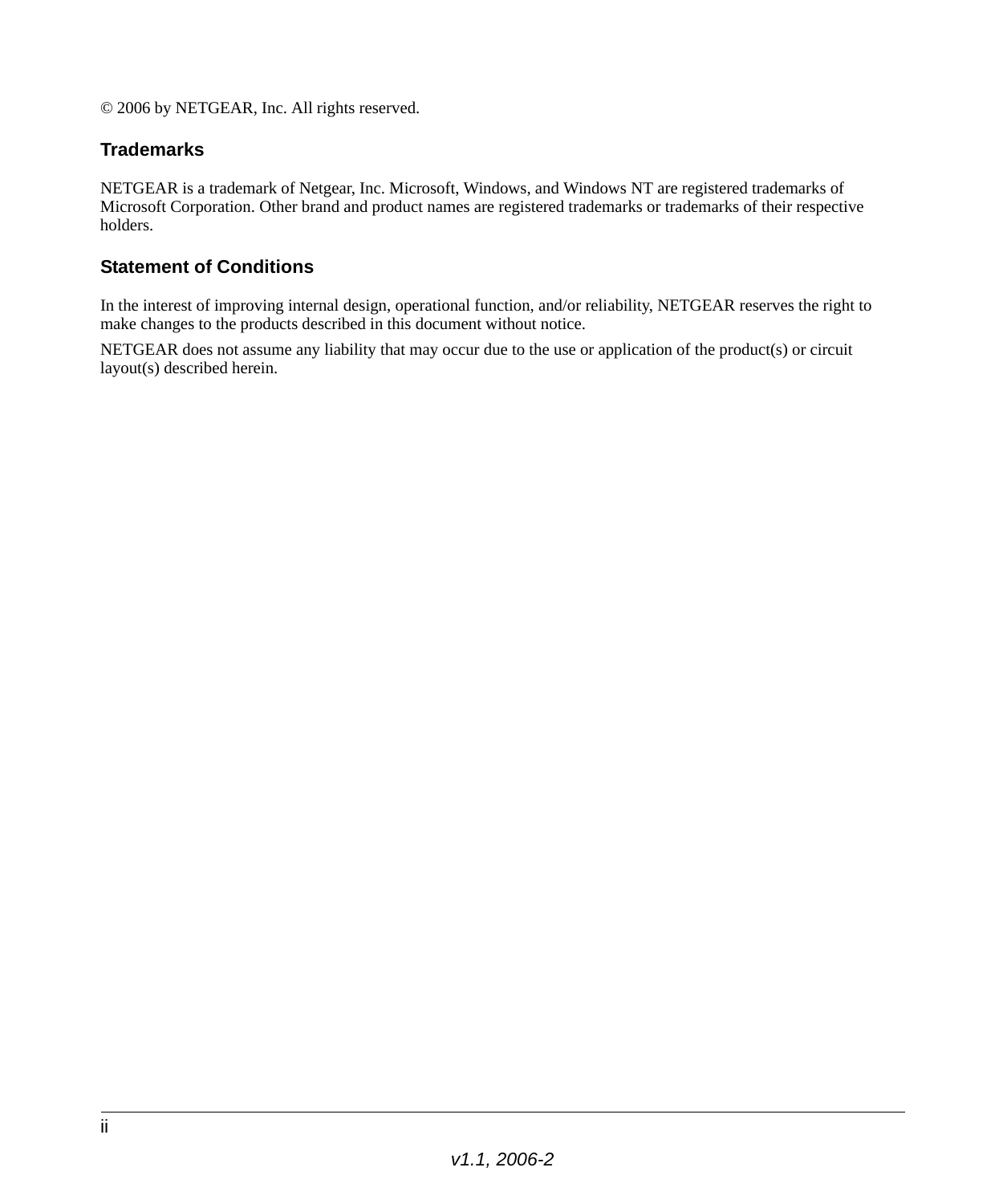## **Contents**

### **Wireless ADSL Modem Router Setup Manual**

| <b>Chapter 1</b><br><b>Connecting the Router to the Internet</b> |  |
|------------------------------------------------------------------|--|
|                                                                  |  |
|                                                                  |  |
|                                                                  |  |
|                                                                  |  |
|                                                                  |  |
|                                                                  |  |
|                                                                  |  |
|                                                                  |  |
|                                                                  |  |
|                                                                  |  |
|                                                                  |  |
|                                                                  |  |
|                                                                  |  |
| <b>Chapter 2</b><br><b>Troubleshooting</b>                       |  |
|                                                                  |  |
|                                                                  |  |
|                                                                  |  |
|                                                                  |  |
|                                                                  |  |
|                                                                  |  |
|                                                                  |  |
|                                                                  |  |
|                                                                  |  |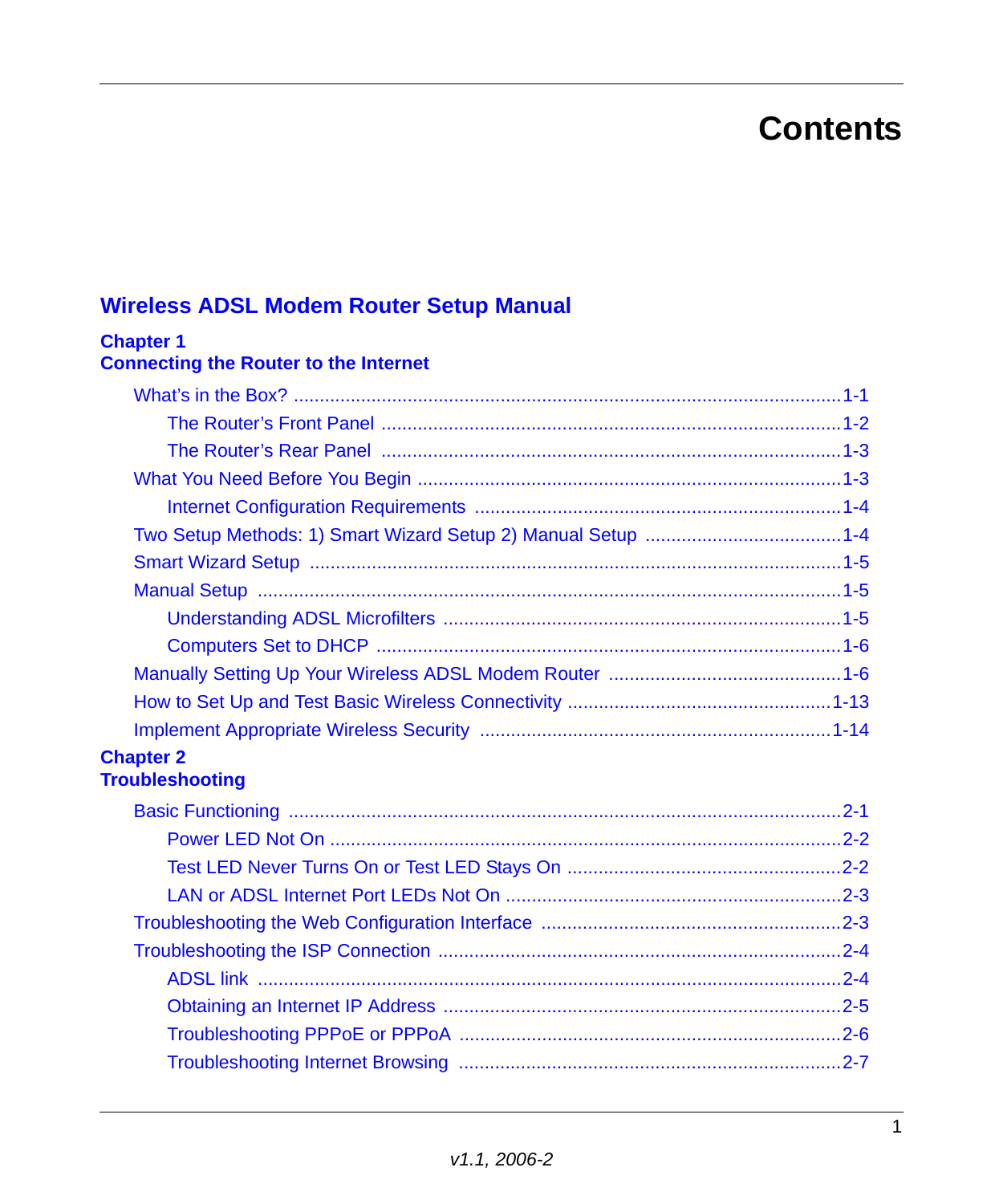| <b>Appendix A</b><br><b>Technical Specifications</b> |  |
|------------------------------------------------------|--|
| <b>Appendix B</b><br><b>Related Documents</b>        |  |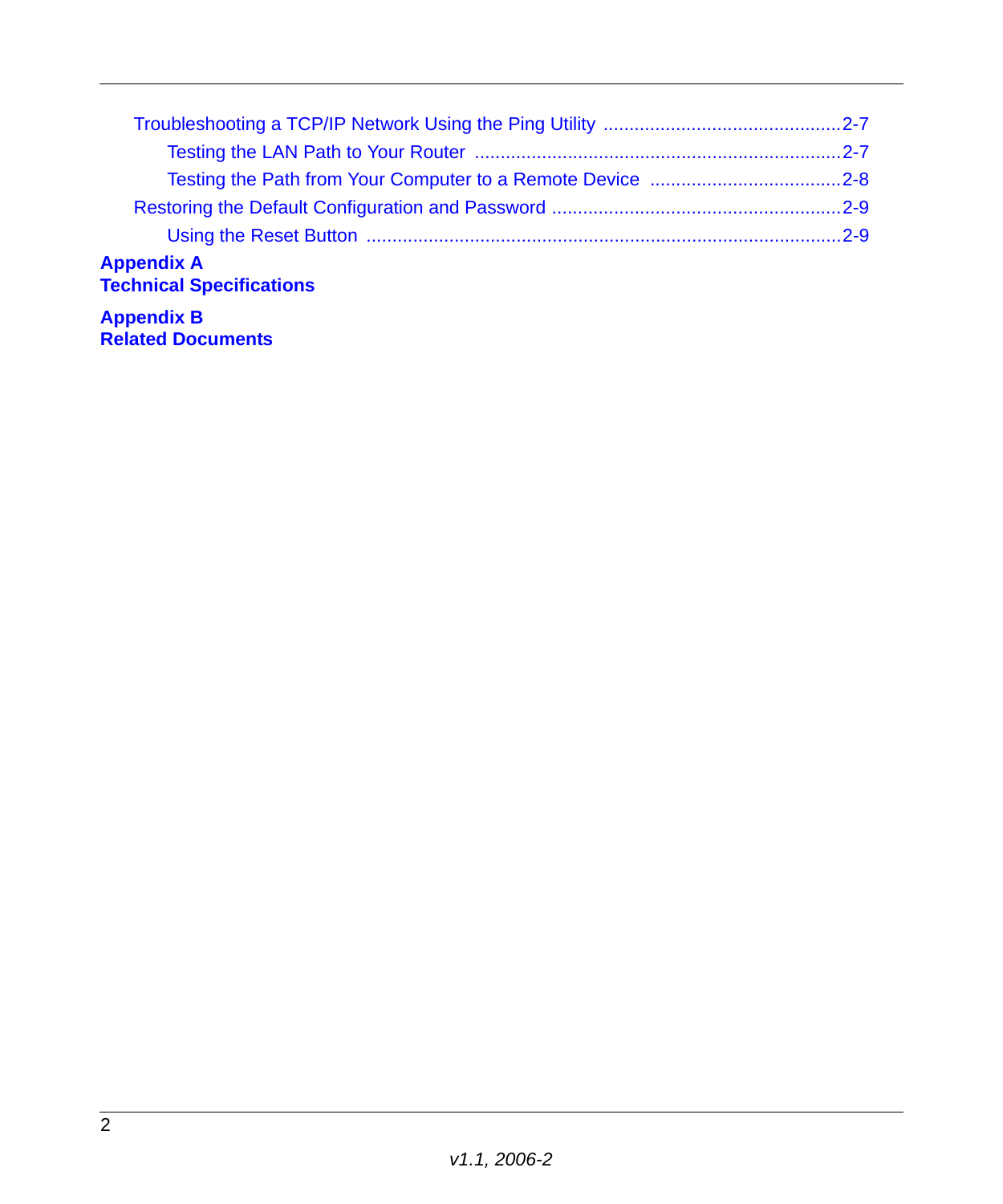## **Chapter 1 Connecting the Router to the Internet**

<span id="page-4-0"></span>This chapter describes how to set up the router on your Local Area Network (LAN) and connect to the Internet. It describes how to set up your wireless ADSL modem router for Internet access and configure basic wireless connectivity.

## <span id="page-4-1"></span>**What's in the Box?**

The product package should contain the following items:

- Wireless ADSL Modem Router
- AC power adapter (varies by region)
- Category 5 (Cat 5) Ethernet cable
- Telephone cable with RJ-11 connector
- Microfilters (quantity and type vary by region)
- *Resource CD*, including:
	- The Smart Wizard Installation Assistant
	- This manual
- Warranty and Support Information cards

If any of the parts are incorrect, missing, or damaged, contact your NETGEAR dealer. Keep the carton, including the original packing materials, in case you need to return the product for repair.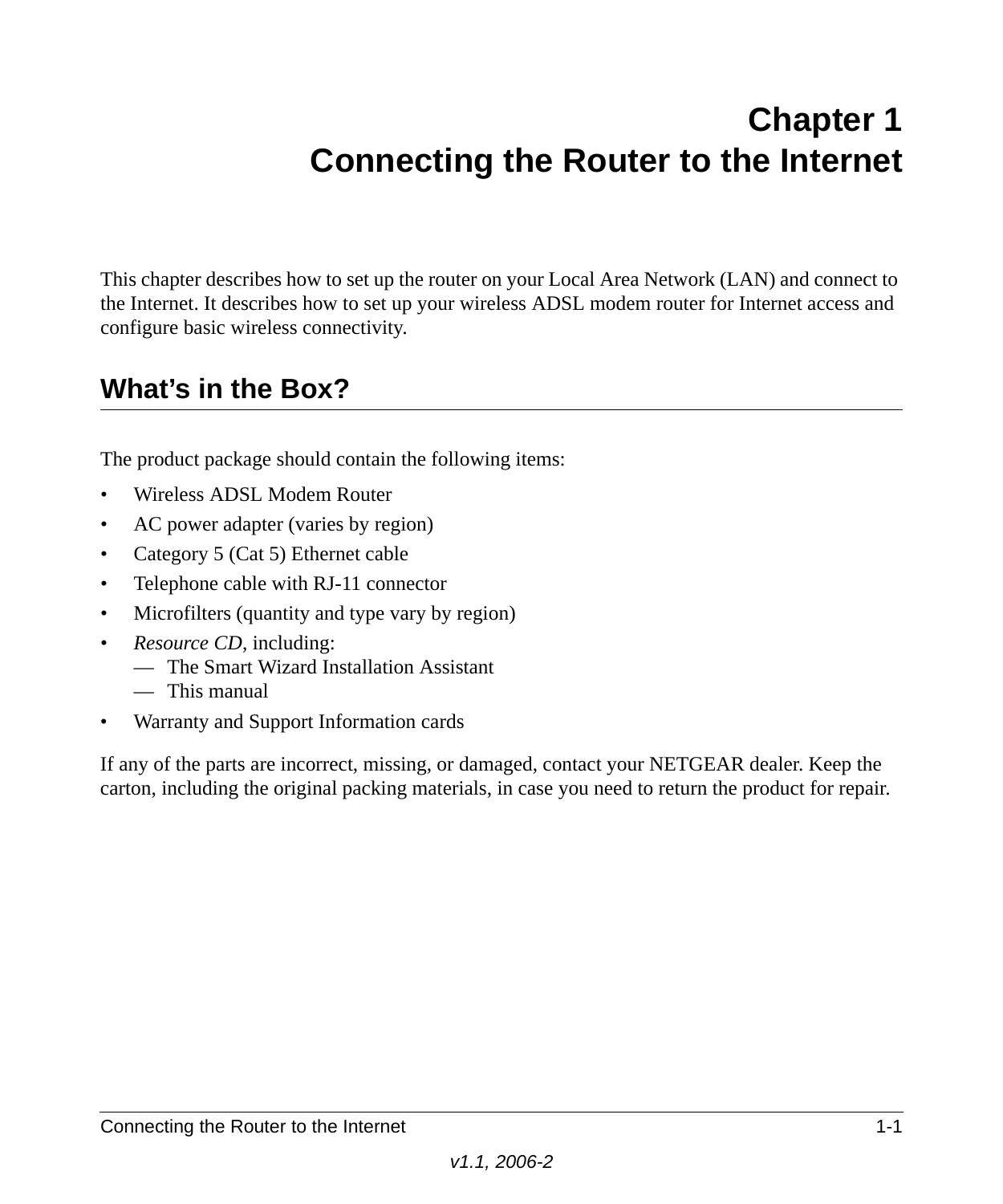### <span id="page-5-2"></span><span id="page-5-0"></span>**The Router's Front Panel**

The wireless ADSL modem router front panel shown below contains status LEDs.



### **Figure 1-1**

You can use the LEDs to verify various conditions. [Table 1-1](#page-5-1) describes each LED.

<span id="page-5-1"></span>

| Table 1-1. | <b>LED Descriptions</b> |
|------------|-------------------------|
|            |                         |

| Label                 | <b>Activity</b>                                                   | <b>Description</b>                                                                                                                                                                                                                                                      |
|-----------------------|-------------------------------------------------------------------|-------------------------------------------------------------------------------------------------------------------------------------------------------------------------------------------------------------------------------------------------------------------------|
| Power                 | On<br>Off                                                         | Power is supplied to the router.<br>Power is not supplied to the router.                                                                                                                                                                                                |
| 2.<br>Test            | On<br>Off                                                         | The system is initializing.<br>The system is ready and running.                                                                                                                                                                                                         |
| Internet<br>3.        | Blink -- Amber<br>On -- Green<br>Blink -- Green                   | Indicates ADSL training.<br>The Internet port has detected a link with an attached device.<br>Data is being transmitted or received by the Internet port.                                                                                                               |
| <b>Wireless</b><br>4. | On<br>Off                                                         | Indicates that the Wireless port is initialized.<br>The Wireless Access Point is turned off.                                                                                                                                                                            |
| 5. LAN                | On (Green)<br>Blink (Green)<br>On (Amber)<br>Blink (Amber)<br>Off | The Local port has detected a link with a 100 Mbps device.<br>Data is being transmitted or received at 100 Mbps.<br>The Local port has detected a link with a 10 Mbps device.<br>Data is being transmitted or received at 10 Mbps.<br>No link is detected on this port. |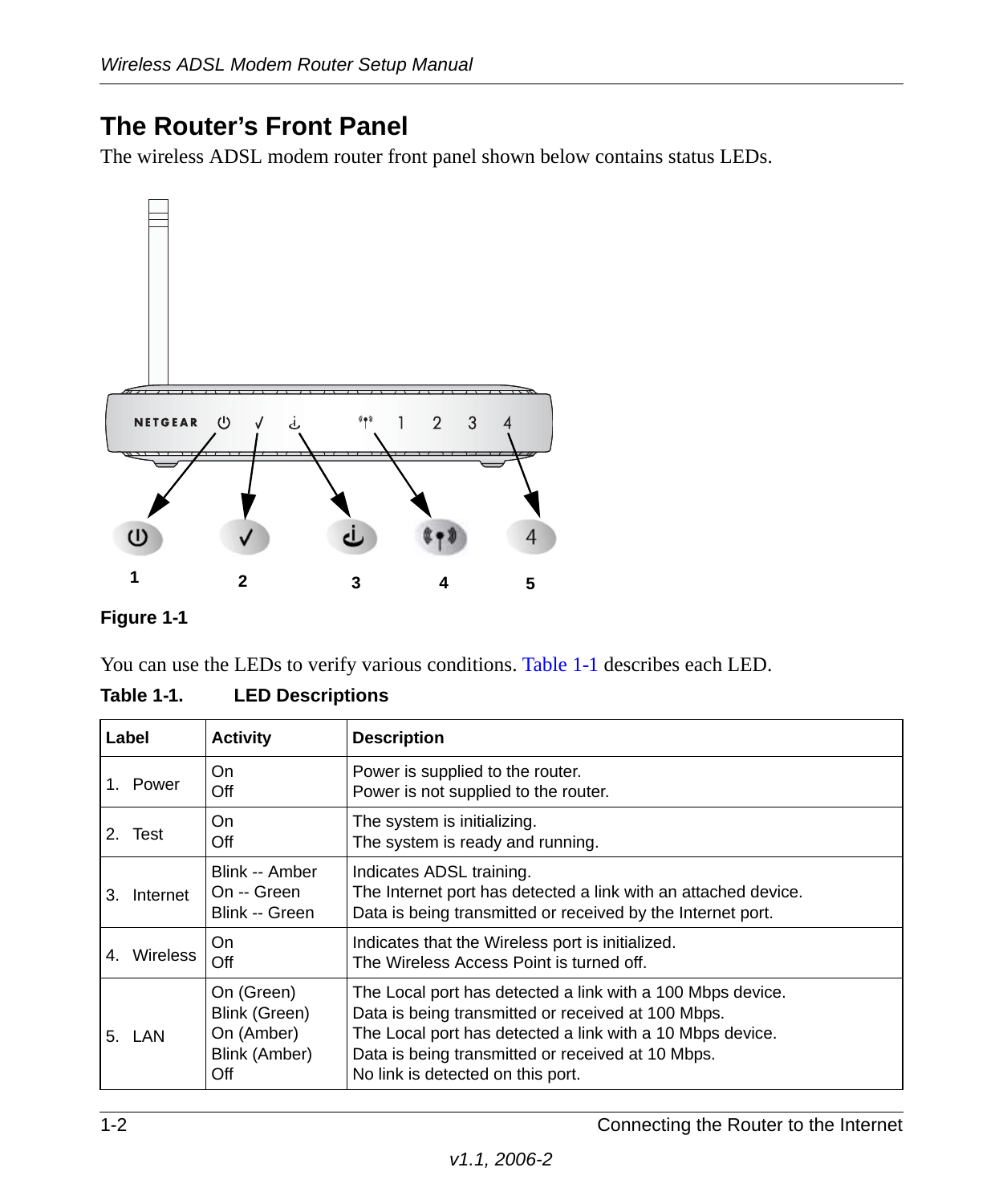### <span id="page-6-0"></span>**The Router's Rear Panel**

The rear panel of the wireless ADSL modem router contains port connections.



### **Figure 1-2**

Viewed from left to right, the rear panel contains the following elements:

- 1. RJ-11 ADSL port for connecting the router to an ADSL line
- 2. Four Local Ethernet RJ-45 LAN ports for connecting the router to the local computers
- 3. AC power adapter outlet
- 4. Factory Default Reset push button
- 5. Wireless antenna

## <span id="page-6-1"></span>**What You Need Before You Begin**

You need to prepare the following before you can set up your router:

- Active Internet service provided by an ADSL account.
- The Internet Service Provider (ISP) configuration information for your ADSL account.
- ASDL microfilters as explained below.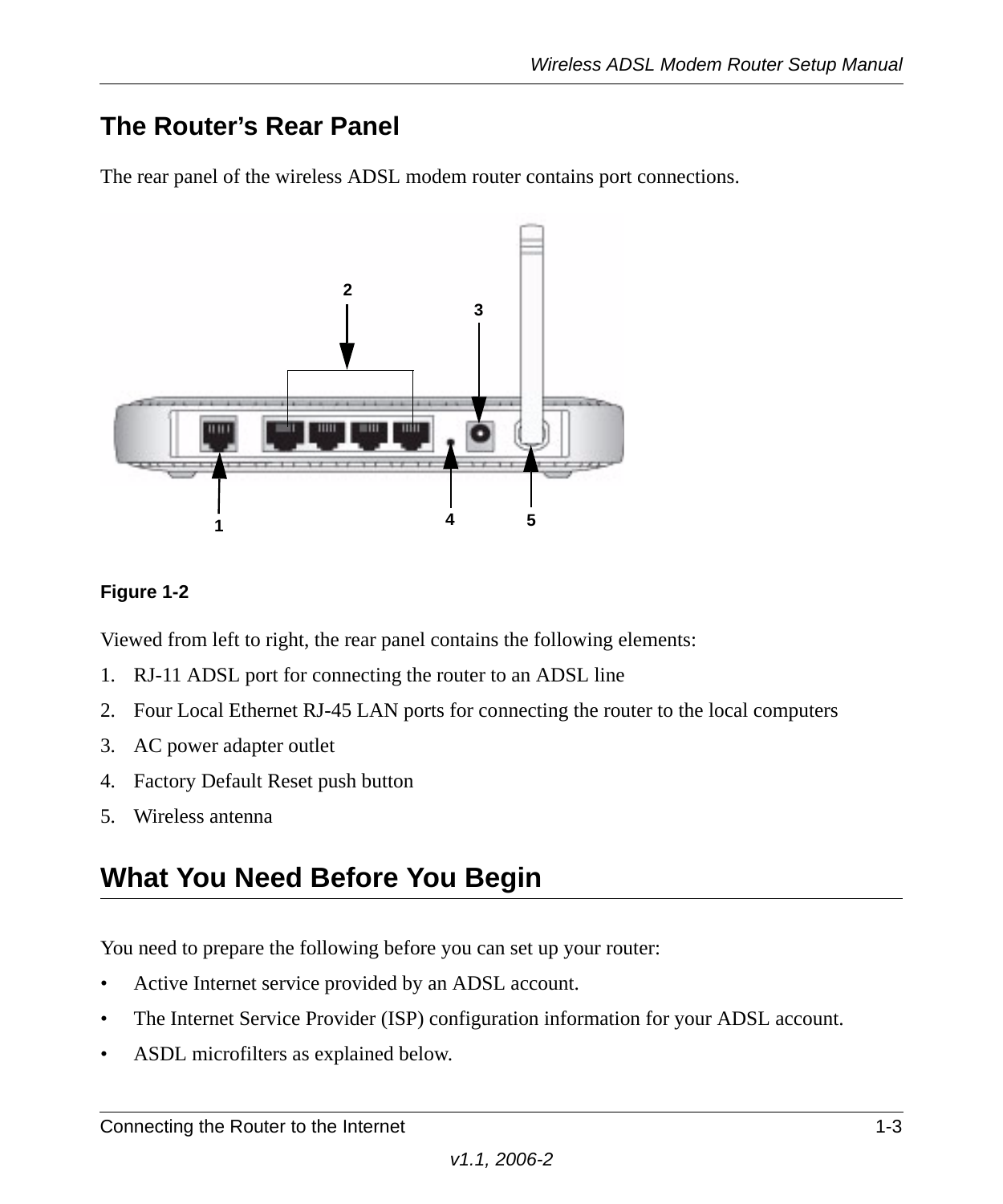• Your computers set to DHCP.

### <span id="page-7-0"></span>**Internet Configuration Requirements**

Depending on how your ISP set up your Internet account, you need one or more of these configuration parameters to connect your router to the Internet:

- Virtual Path Identifier (VPI)/Virtual Channel Indentifier (VCI) parameters
- Multiplexing Method
- Host and Domain Names
- ISP Login Name and Password
- ISP Domain Name Server (DNS) Addresses
- Fixed or Static IP Address

Your ISP should have provided you with all the information needed to connect to the Internet. If you cannot locate this information, you can ask your ISP to provide it.

## <span id="page-7-1"></span>**Two Setup Methods: 1) Smart Wizard Setup 2) Manual Setup**

You have two methods available for setting up your wireless ADSL modem router:

- **Smart Wizard Setup**: Use the Smart Wizard on the CD to assist you with setting up your wireless ADSL modem router.
	- This option is the easiest. The Smart Wizard on the CD guides you through the setup process, automating many of the steps, and verifying that necessary conditions exist and that steps you perform have been successfully completed.
	- This option requires a PC running Microsoft Windows 98SE or higher.
- **Manual Setup**: Manually set up your wireless ADSL modem router.
	- This option is best if you are replacing an existing wireless ADSL modem router or are technically knowledgeable.
	- Use this option if you are using a computer that does not run Microsoft Windows.
	- The manual setup procedures are documented in this manual.

Use the setup option that best suites you.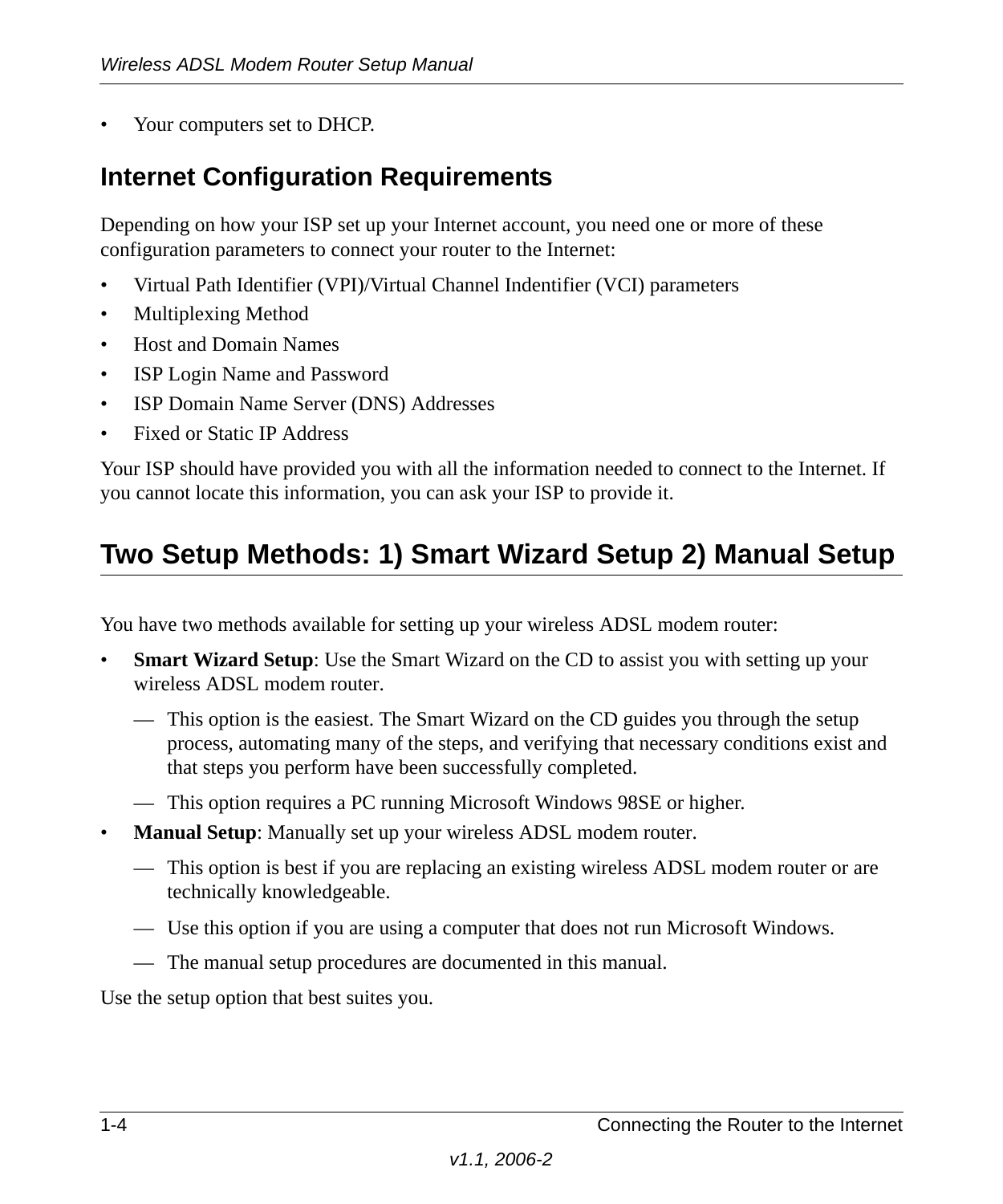## <span id="page-8-0"></span>**Smart Wizard Setup**

The Smart Wizard setup process should take about 20 minutes to complete.

- **1.** Locate the ADSL settings information your Internet service provider gave you.
- **2.** Insert the NETGEAR CD into a Windows PC.

The CD will automatically start and detect the language you are using on your PC.

**Note:** If the CD does not automatically start, browse the CD and double-click on Autorun.

- **3.** Accept the language option or change to a different language.
- **4.** Click Next to proceed.

 $\rightarrow$ 

**5.** Click Setup to start the Smart Wizard installation assistant. Follow the instructions on the screen.

### <span id="page-8-1"></span>**Manual Setup**

Use the topics and procedures below to manually set up your wireless ADSL modem router.

### <span id="page-8-2"></span>**Understanding ADSL Microfilters**

ADSL technology uses the same wires as your telephone service. However, ADSL adds signals to the telephone lines which create noise in the telephone service. You must use ADSL microfilters to filter out these signals before they reach your telephone.



**Note:** If you purchased the wireless ADSL modem router in a country where a microfilter is not included, you must acquire one.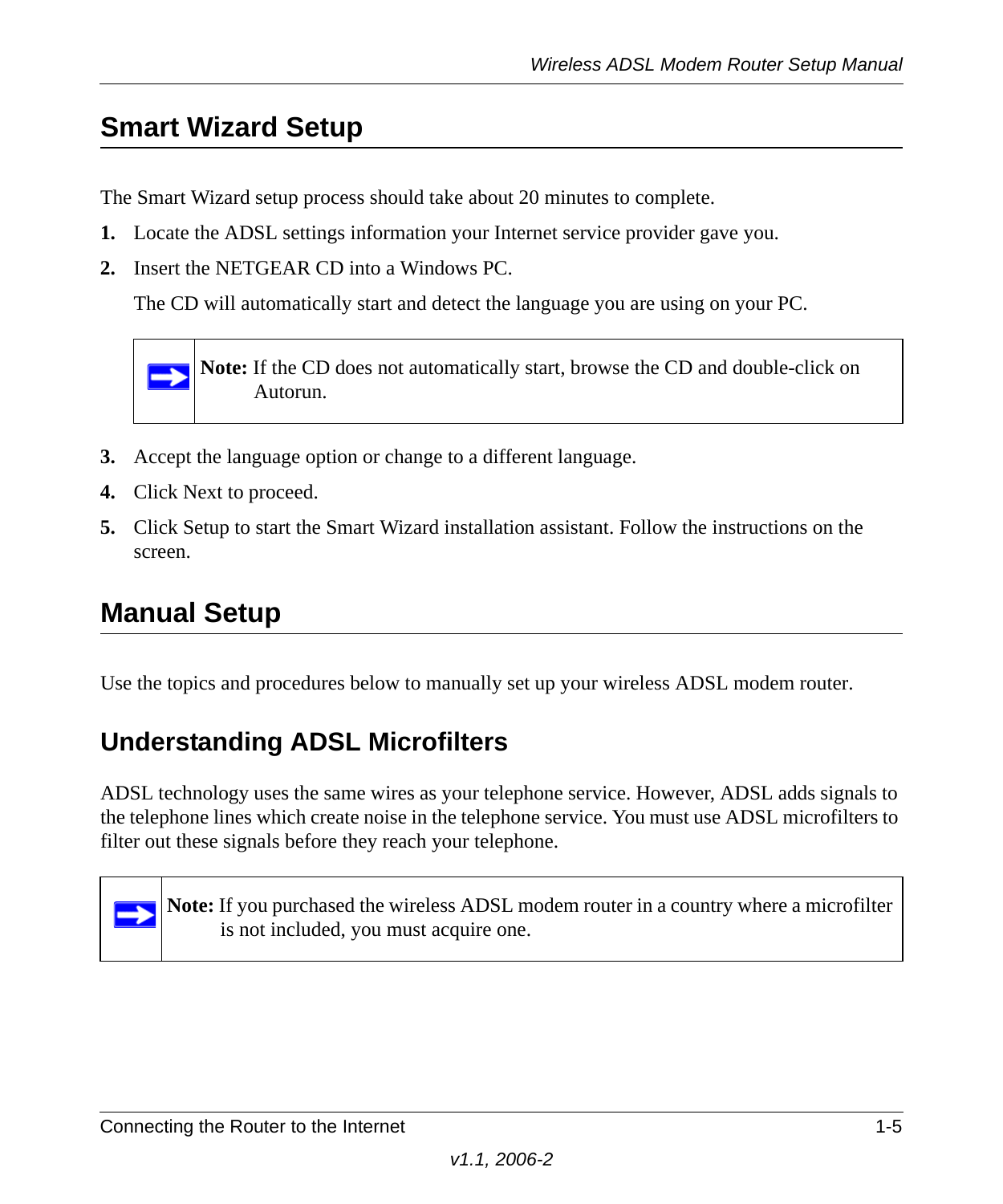### **ADSL Microfilter**



### **Figure 1-3**

Each device such as a telephone, fax machine, answering machine, or caller ID display will require an ADSL microfilter.

**Warning:** Do not connect the wireless ADSL modem router to the ADSL line through a microfilter unless the microfilter is a combination microfilter/splitter specifically designed for this purpose. Doing so will prevent block your connection to the Internet. If you have any doubts about this, connect the wireless ADSL modem router directly to the ADSL line.

### **ADSL Microfilter with Built-In Splitter**



### **Figure 1-4**

Use an ADSL microfilter with built-in splitter when there is a single wall outlet which must provide connectivity for both the wireless ADSL modem router and telephone equipment.

### <span id="page-9-0"></span>**Computers Set to DHCP**

For the initial connection to your router, your computer has to be set to automatically get its TCP/IP configuration from the router via DHCP. This is usually the case. The NETGEAR Smart Wizard CD automatically takes care of this requirement. For manual setup, refer to the documentation that came with your computer.

## <span id="page-9-1"></span>**Manually Setting Up Your Wireless ADSL Modem Router**

There are four steps to setting up your wireless ADSL modem router: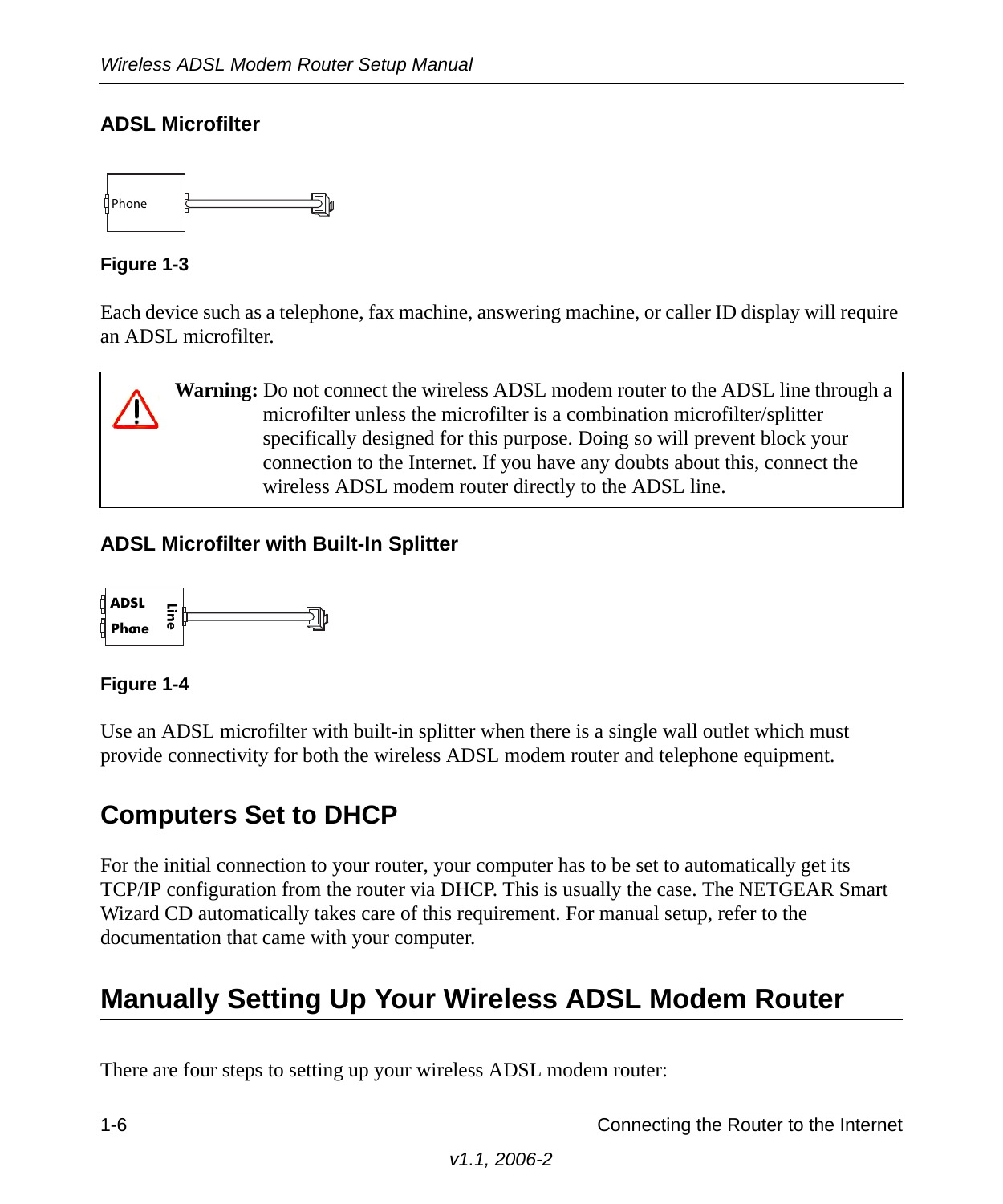- 1. Install ADSL filters on the phone lines.
- 2. Connect the router to the ADSL line.
- 3. Log in to the router.
- 4. Connect to the Internet.

Follow the steps below to connect your router to your network. Before you begin, locate the ADSL configuration information from your Internet Service Provider (ISP).

**1.** Connect the ADSL filter.



a. You need to install an ADSL filter for every telephone that uses the same phone line as your wireless ADSL modem router. Select the filter that came with your wireless ADSL modem router.



- 1. One-Line Filter: Use with a phone or fax machine.
- 2. Splitter: Use with a one-line filter to share an outlet with a phone and the wireless ADSL modem router.
- 3. Two-Line Filter with Splitter: Use to share an outlet with a phone and the wireless ADSL modem router.

### **Figure 1-5**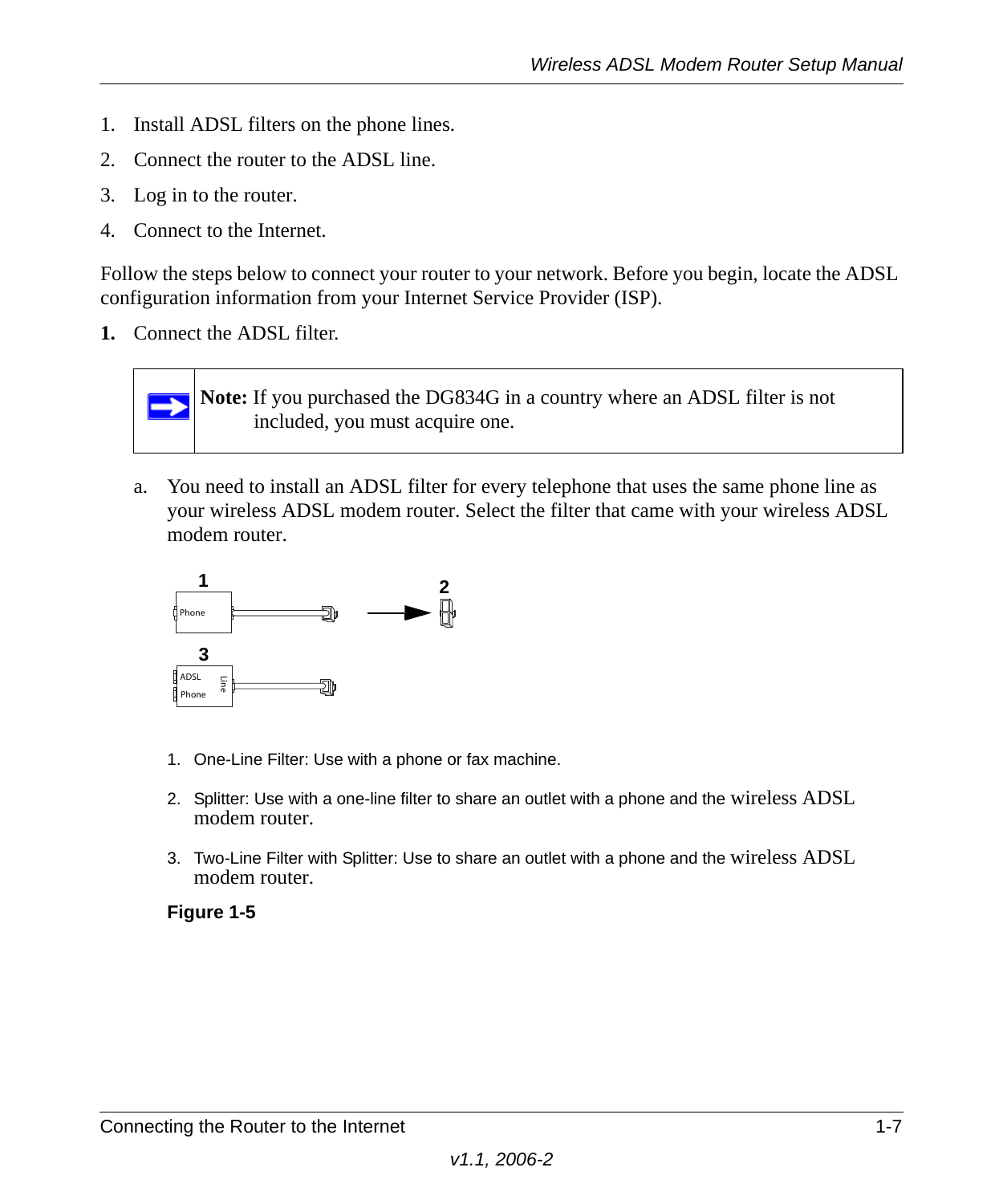b. **Two-Line Filter Example**. Insert the two-line filter into the phone outlet and connect the phone to the phone line connector (**A)**:





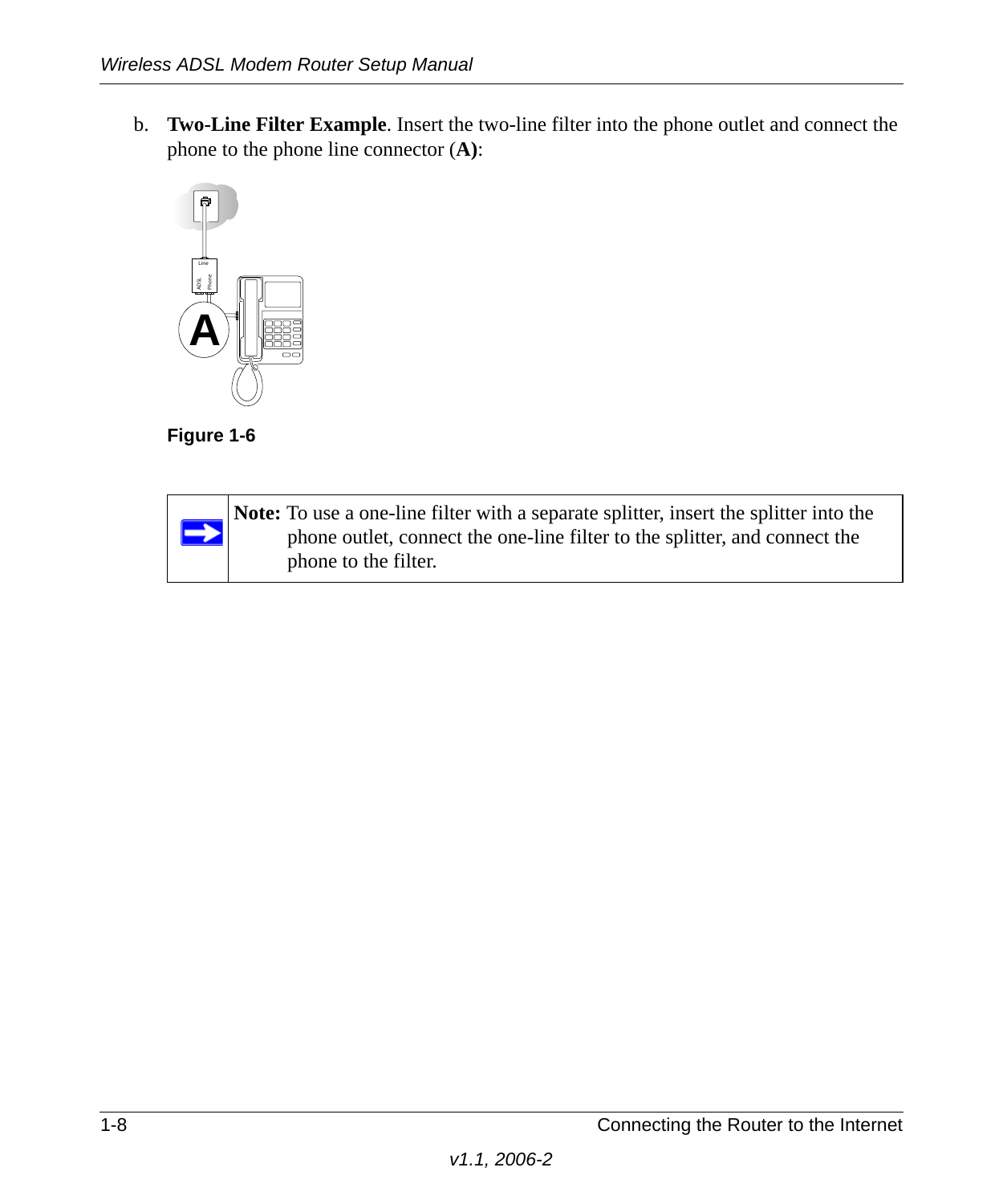- **2.** Connect the wireless ADSL modem router to the ADSL filter.
	- a. Using the included phone cable with RJ-11 jacks, connect the ADSL port (**B)** of the wireless ADSL modem router to the ADSL port (**C)** of the two-line filter.



### **Figure 1-7**



**Warning:** Improperly connecting a filter to your wireless ADSL modem router will block your ADSL connection.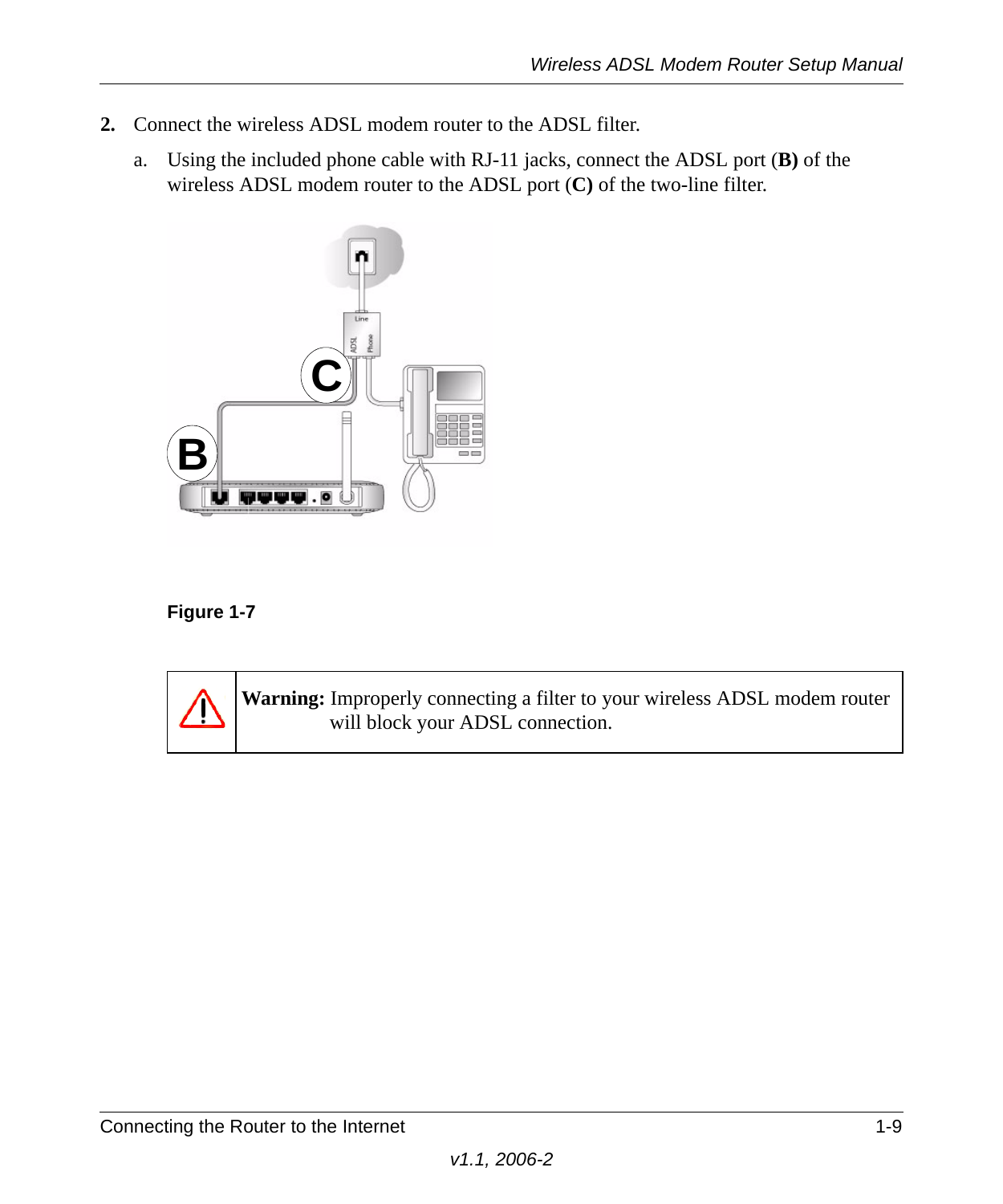b. Connect the Ethernet cable (**D)** from a wireless ADSL modem router LAN port to the Ethernet adapter in your computer.





- c. Connect the power adapter to the router and plug it in to a power outlet. Verify the following:
	- **U** The power light is lit after turning on the router.



 $\checkmark$  The test light comes on briefly, then goes off.

 $\Box$  The wireless light is lit after turning on the router.

- The ADSL light is green, indicating you are connected to the ADSL network.
- d. Now, turn on your computer. If software usually logs you in to your Internet connection, do not run that software. Cancel it if it starts automatically. Verify the following:
	- The local lights are lit for any connected computers.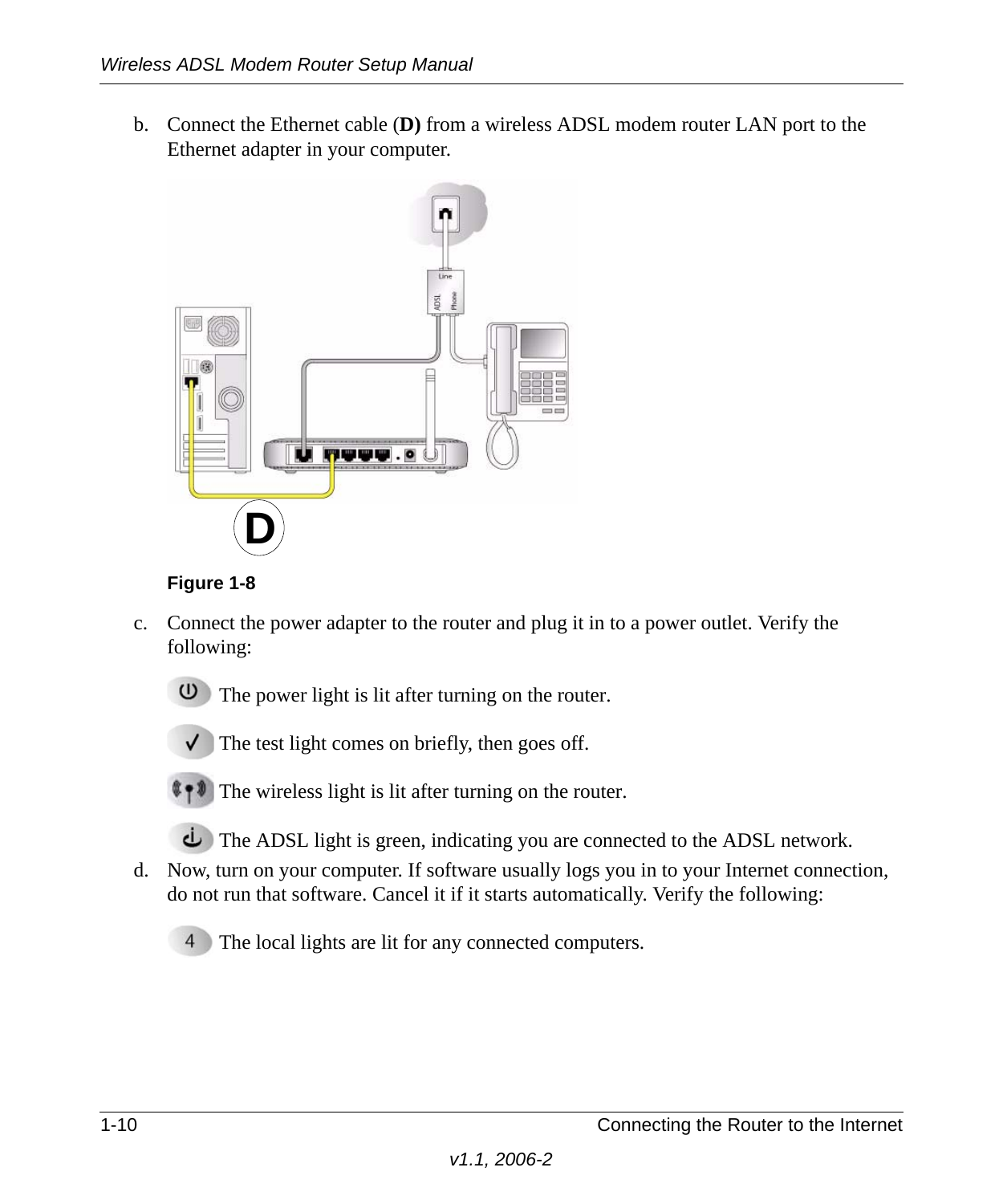**3.** Log in to the wireless ADSL modem router.



**Note:** Your computer needs to be configured for DHCP. For instructions on configuring for DHCP, please see the documentation that came with your computer or ["Preparing a Computer for Network Access"](#page-30-1).

a. Type http://192.168.0.1 in the address field of a browser such as Internet Explorer or Netscape® Navigator.

| http://192.168.0.1 |  |
|--------------------|--|
|--------------------|--|

### **Figure 1-9**

This login window opens:

| <b>Connect to 192.168.0.1</b> |                      |
|-------------------------------|----------------------|
|                               |                      |
| NETGEAR DG834GT               |                      |
| User name:                    | 2 admin              |
| Password:                     |                      |
|                               | Remember my password |
|                               |                      |
|                               | Cancel<br>OK         |

### **Figure 1-10**

Enter **admin** for the user name and **password** for the password, both in lower case letters.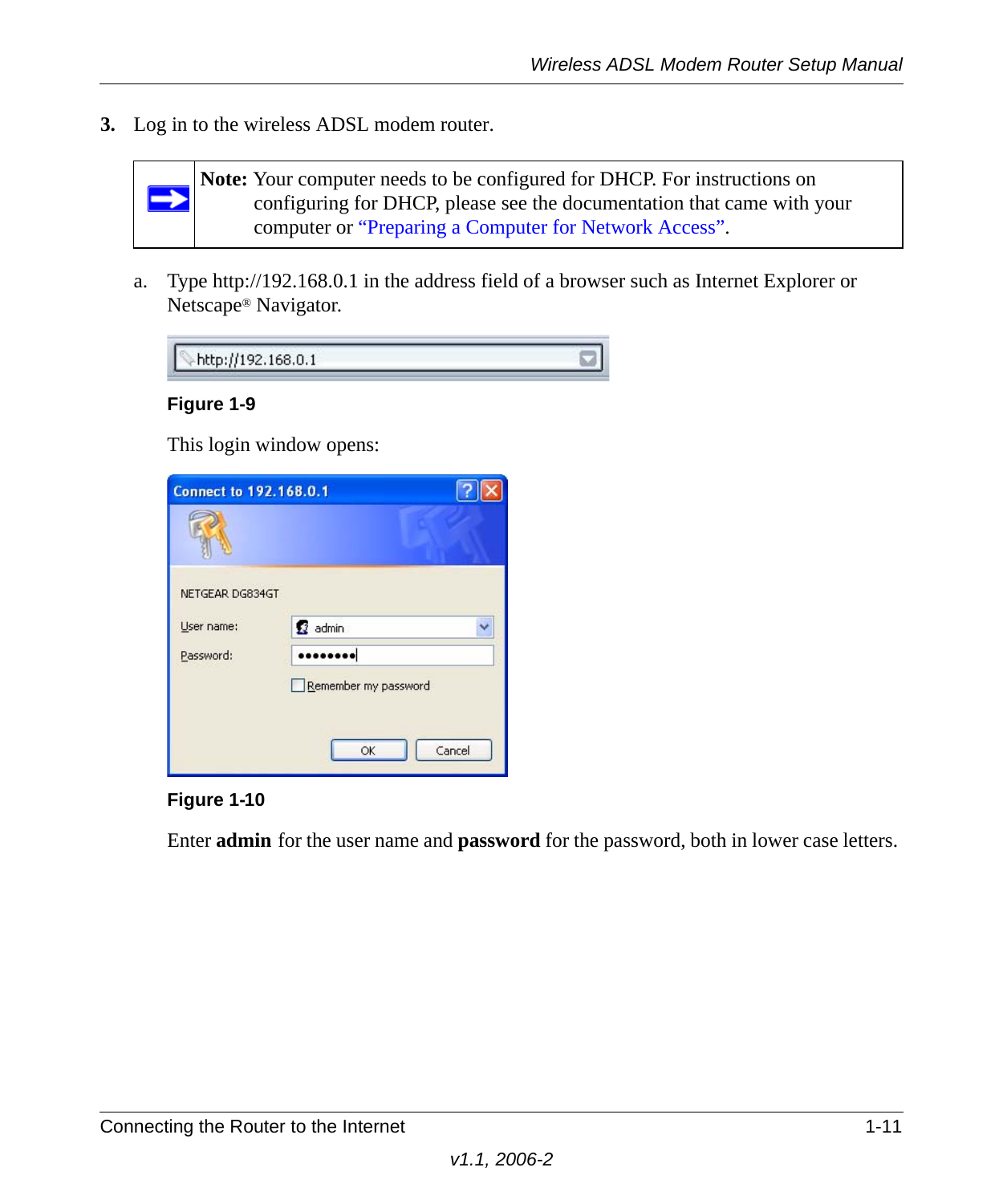b. After logging in, you will see the menu below.

| <b>Setup Wizard</b>                              |                                                                                                                                                           |
|--------------------------------------------------|-----------------------------------------------------------------------------------------------------------------------------------------------------------|
| Select Country and Language                      |                                                                                                                                                           |
| Country:                                         | lus                                                                                                                                                       |
| Language:                                        | English ▼                                                                                                                                                 |
| <b>Auto-Detect Connection Type</b><br>⊙ Yes.     | This Setup Wizard can Detect the type of Internet Connection you have.<br>[Do You Want The Smart Setup Wizard To Try And Detect The Connection Type Now?] |
| No. I Want To Configure The Gateway Myself.<br>O |                                                                                                                                                           |
|                                                  | Next                                                                                                                                                      |

**Figure 1-11**

**4.** Connect to the Internet

You are now ready to configure your wireless ADSL modem router to connect to the Internet. There are two ways you can configure your wireless ADSL modem router to connect to the Internet:

- a. Let the wireless ADSL modem router Setup Wizard auto-detect the type of Internet connection you have and configure it.
- b. Manually choose which type of Internet connection you have and configure it.

In either case, use to the configuration parameters your ISP provided to assure that the configuration settings for your Internet connection are correct.

**5.** Test your Internet connection.

From the bottom of the Setup menu, click Test. If the NETGEAR Web site does not appear within one minute, refer to [Chapter 2, "Troubleshooting".](#page-18-2)

Your wireless ADSL modem router is now configured to provide Internet access for your network. Your wireless ADSL modem router automatically connects to the Internet when one of your computers requires access. It is not necessary to run a dialer or login application such as Dial-Up Networking or Enternet to connect, log in, or disconnect. These functions are performed automatically by the wireless ADSL modem router as needed.

To access the Internet from any computer connected to your wireless ADSL modem router, launch a browser such as Microsoft Internet Explorer or Netscape Navigator. You should see the wireless ADSL modem router's Internet LED blink, indicating communication to the ISP. The browser should begin to display a Web page.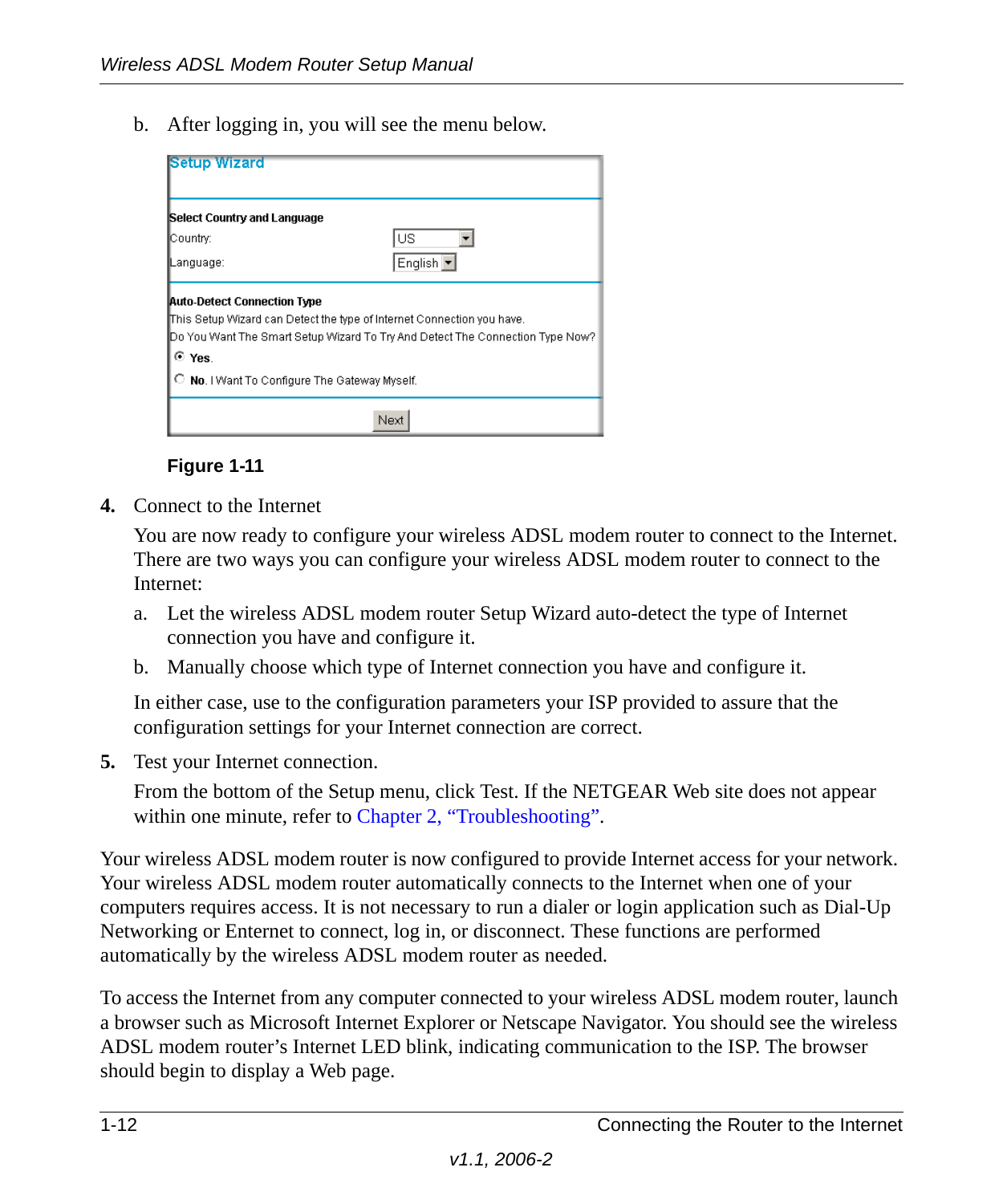## <span id="page-16-0"></span>**How to Set Up and Test Basic Wireless Connectivity**

Follow the instructions below to set up and test basic wireless connectivity. Once you have established basic wireless connectivity, you can enable security settings appropriate to your needs.

- 1. Log in to the wireless ADSL modem router at its default LAN address of http://192.168.0.1 with its default user name of **admin** and default password of **password**, or using whatever LAN address and password you have set up.
- 2. Click the Wireless Settings link in the main menu of the wireless ADSL modem router.
- 3. Note that the default SSID is **NETGEAR**.



**Note:** The SSID of any wireless adapters must match the SSID you configure in the wireless ADSL modem router. If they do not match, you will not get a wireless connection.

- 4. Set the Region. Select the region in which the wireless interface will operate.
- 5. Click **Apply** to save your changes.



**Note:** If you are configuring the router from a wireless computer and you change the router's SSID, channel, or security settings, you will lose your wireless connection when you click Apply. You must then change the wireless settings of your computer to match the router's new settings.

6. Configure and test your computers for wireless connectivity.

Program the wireless adapter of your computers to have the same wireless network name (SSID) as the wireless ADSL modem router. Check that they have a wireless link and are able to obtain an IP address by DHCP from the router.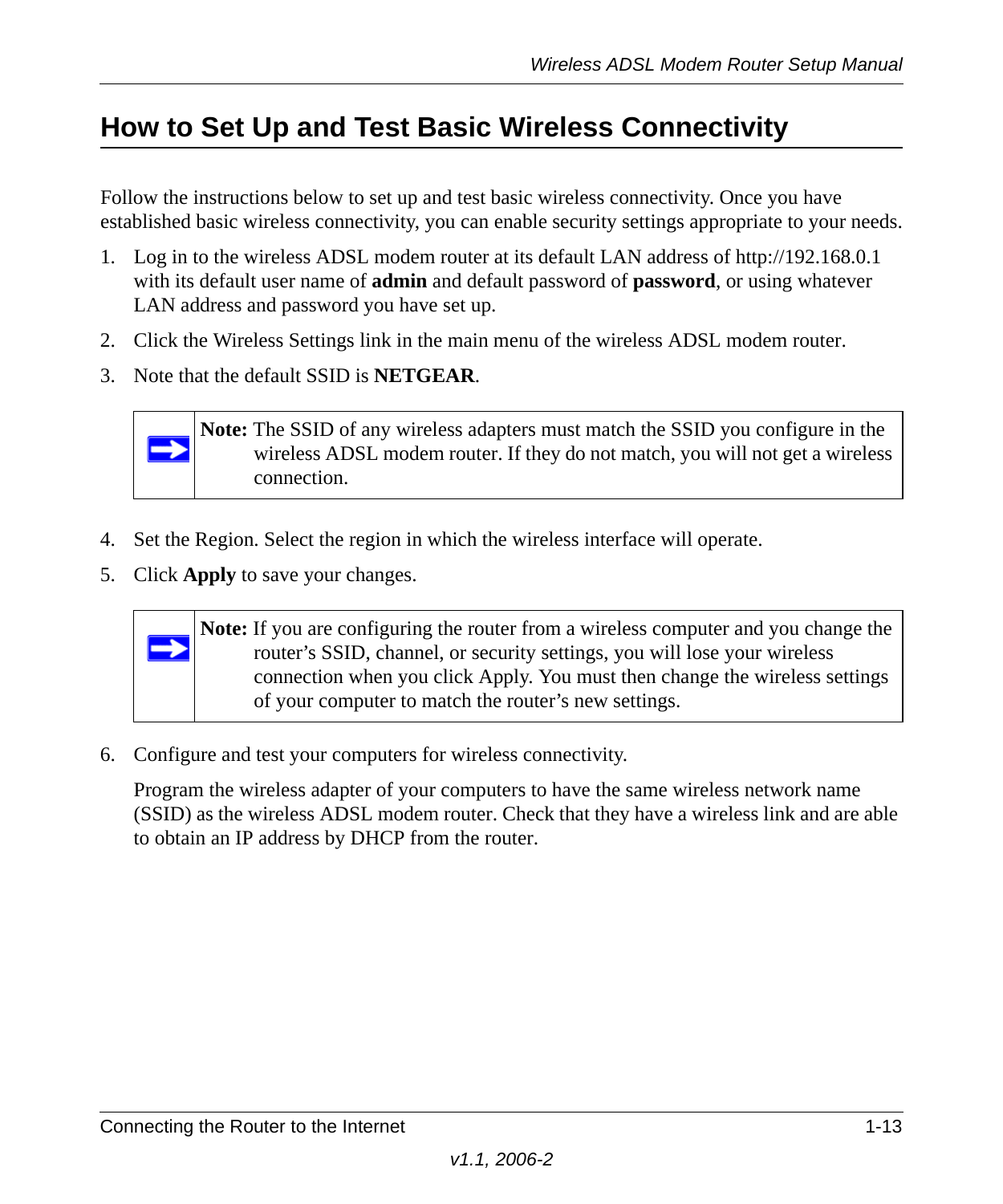## <span id="page-17-0"></span>**Implement Appropriate Wireless Security**

**Warning:** Indoors, computers can connect over 802.11g wireless networks at a maximum range of up to 300 feet. Such distances can allow for others outside of your immediate area to access your network.

Unlike wired network data, your wireless data transmissions can extend beyond your walls and can be received by anyone with a compatible adapter. For this reason, use the security features of your wireless equipment. The wireless ADSL modem router provides highly effective security features which are covered in detail in full reference manual that is available from a link on the CD as well as a link in the main menu of your router. Follow the instructions in the full manual and in the router help screens to deploy the security features appropriate to your needs.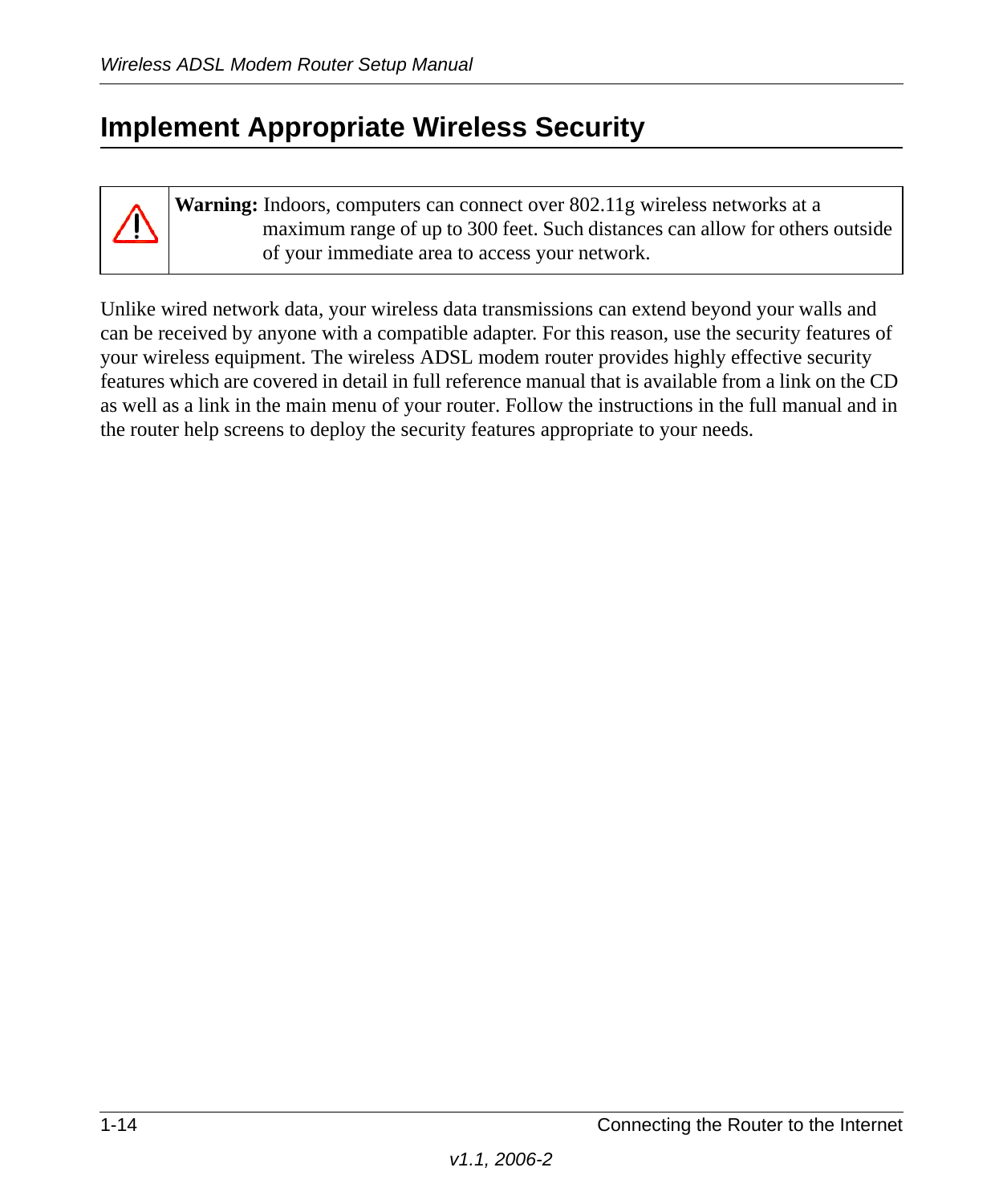## <span id="page-18-2"></span>**Chapter 2 Troubleshooting**

<span id="page-18-0"></span>This chapter gives information about troubleshooting your wireless ADSL modem router. After each problem description, instructions are provided to help you diagnose and solve the problem. For the common problems listed, go to the section indicated.

Is the router on?

Go to ["Basic Functioning" on page 2-1](#page-18-1).

• Have I connected the router correctly?

Go to ["Basic Functioning" on page 2-1](#page-18-1).

• I cannot access the router's configuration with my browser.

Go to ["Troubleshooting the Web Configuration Interface" on page 2-3](#page-20-1).

• I have configured the router but I can't access the Internet.

Go to "Troubleshooting the ISP Connection" on page 2-4.

• I cannot remember the router's configuration password.

Go to ["Using the Reset Button" on page 2-9](#page-26-1).

• I want to clear the configuration and start over again.

Go to ["Restoring the Default Configuration and Password" on page 2-9](#page-26-0).

## <span id="page-18-1"></span>**Basic Functioning**

After you turn on power to the router, the following sequence of events should occur:

- 1. When power is first applied, verify that the Power LED is on (see ["The Router's Front Panel"](#page-5-2)  [on page 1-2](#page-5-2) for an illustration and explanation of the LEDs).
- 2. Verify that the Test LED lights within a few seconds, indicating that the self-test procedure is running.
- 3. After approximately 10 seconds, verify that:
	- a. The Test LED is not lit.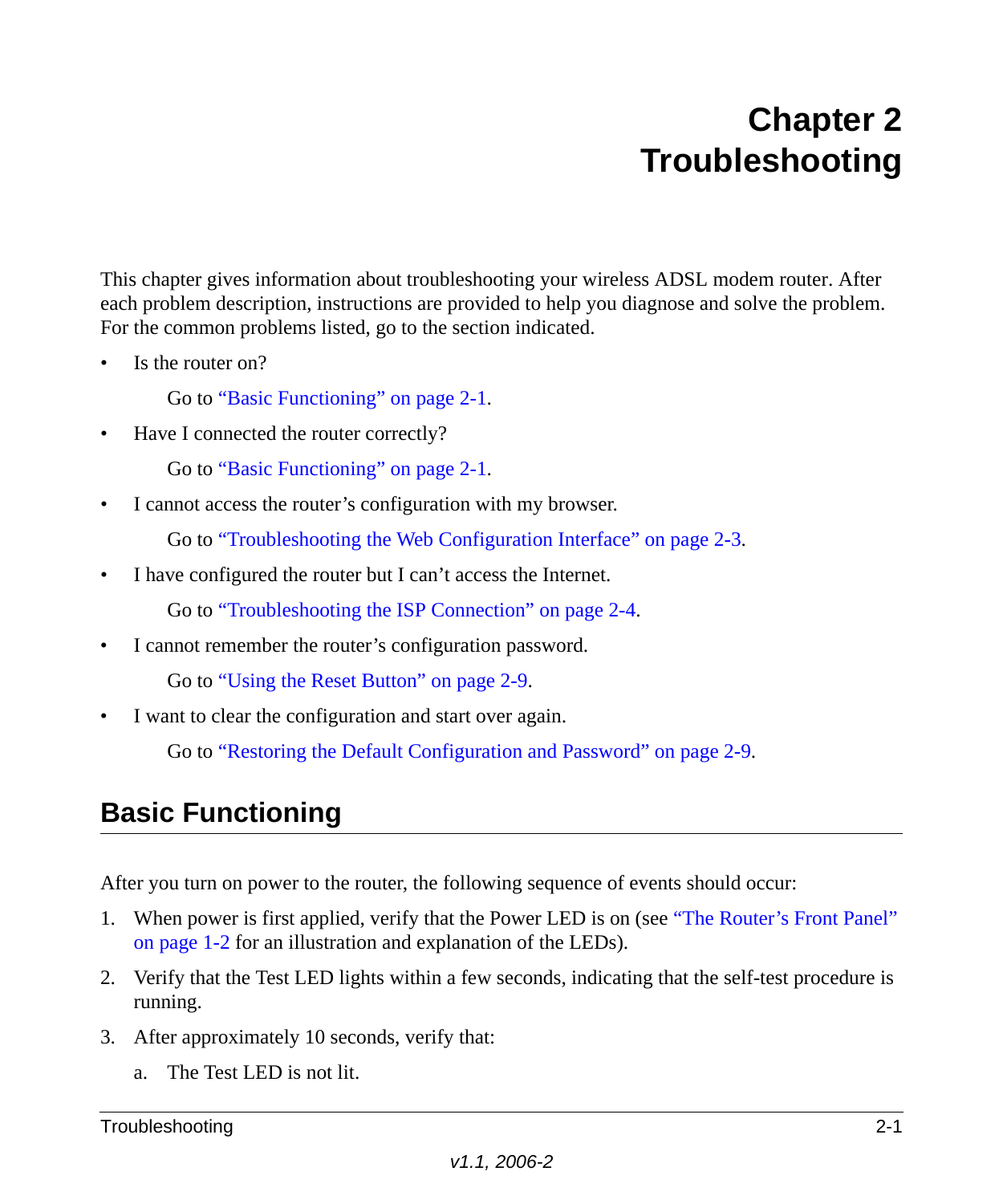- b. The LAN port LEDs are lit for any local ports that are connected.
- c. The ADSL Internet port LED is lit.

If a port's LED is lit, a link has been established to the connected device. If a LAN port is connected to a 100 Mbps device, verify that the port's LED is green. If the port is 10 Mbps, the LED will be amber.

If any of these conditions does not occur, refer to the appropriate following section.

## <span id="page-19-0"></span>**Power LED Not On**

If the Power and other LEDs are off when your router is turned on:

- Make sure that the power cord is properly connected to your router and that the power supply adapter is properly connected to a functioning power outlet.
- Check that you are using the power adapter supplied by NETGEAR for this product.

If the error persists, you have a hardware problem and should contact technical support.

## <span id="page-19-1"></span>**Test LED Never Turns On or Test LED Stays On**

When the router is turned on, the Test LED turns on for about 10 seconds and then turns off. If the Test LED does not turn on, or if it stays on, there is a fault within the router.

If you experience problems with the Test LED:

• Cycle the power to see if the router recovers and the LED blinks for the correct amount of time.

If all LEDs including the Test LED are still on one minute after power up:

- Cycle the power to see if the router recovers.
- Clear the router's configuration to factory defaults. This will set the router's IP address to 192.168.0.1. This procedure is explained in ["Using the Reset Button" on page 2-9](#page-26-1).

If the error persists, you might have a hardware problem and should contact technical support.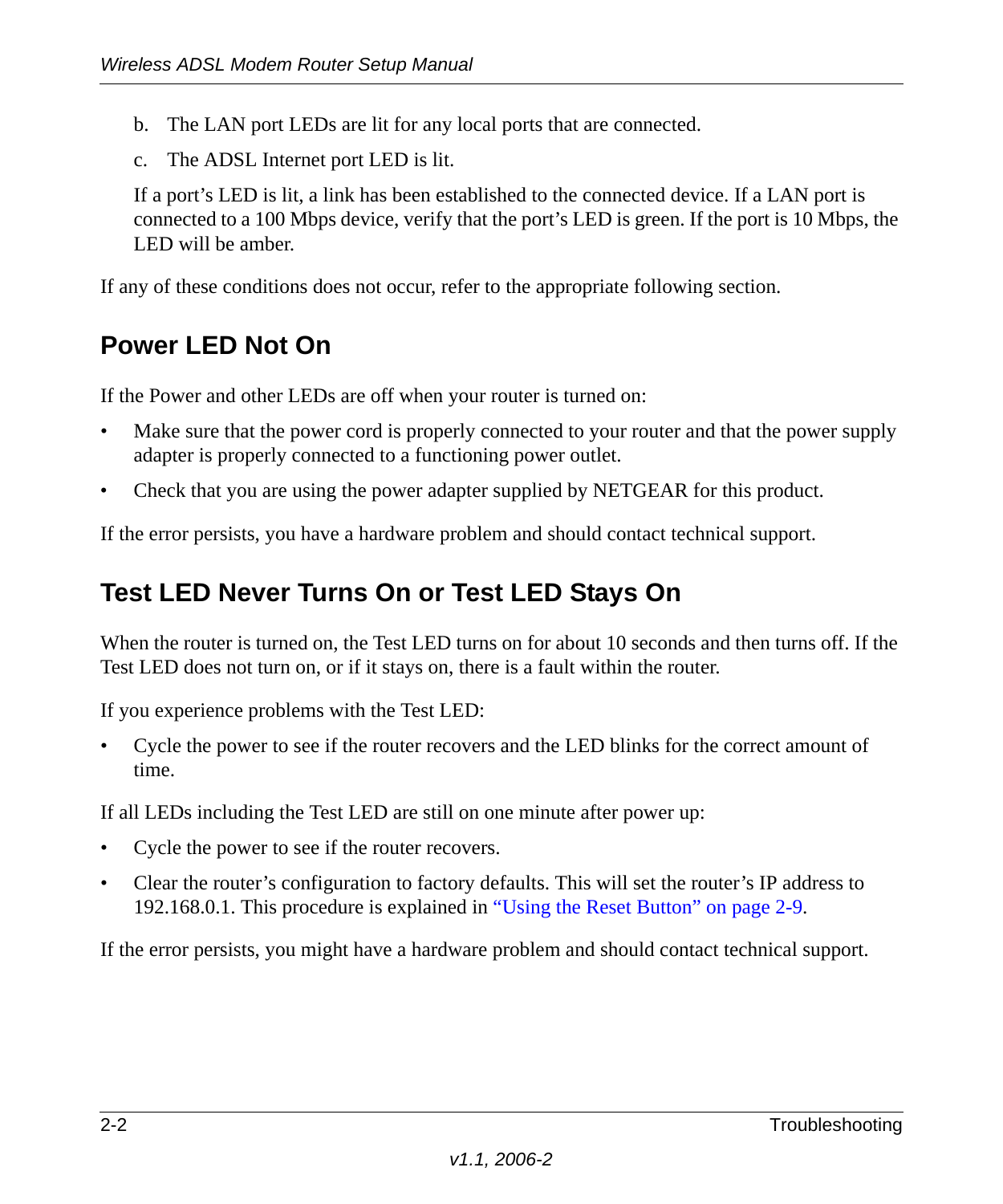## <span id="page-20-0"></span>**LAN or ADSL Internet Port LEDs Not On**

If either the LAN LEDs or ADSL Internet LED do not light when the Ethernet connection is made, check the following:

- Make sure that the Ethernet cable connections are secure at the router and at the hub or workstation.
- Make sure that power is turned on to the connected hub or workstation.
- Be sure you are using the correct cable: when connecting the ADSL port, use the cable that was supplied with the wireless ADSL modem router.

## <span id="page-20-1"></span>**Troubleshooting the Web Configuration Interface**

If you are unable to access the router's Web Configuration interface from a computer on your local network, check the following:

- If you are using an Ethernet-connected computer, check the Ethernet connection between the computer and the router as described in the previous section.
- Make sure your computer's IP address is on the same subnet as the router. If you are using the recommended addressing scheme, your computer's address should be in the range of 192.168.0.2 to 192.168.0.254. Refer to ["Preparing a Computer for Network Access"](#page-30-1) to find your computer's IP address.

Note: If your computer's IP address is shown as 169.254.x.x:

Recent versions of Windows and MacOS will generate and assign an IP address if the computer cannot reach a DHCP server. These auto-generated addresses are in the range of 169.254.x.x. If your IP address is in this range, check the connection from the computer to the router and reboot your computer.

- If your router's IP address was changed and you do not know the current IP address, clear the router's configuration to factory defaults. This will set the router's IP address to 192.168.0.1. This procedure is explained in ["Using the Reset Button" on page 2-9](#page-26-1).
- Make sure your browser has Java, JavaScript, or ActiveX enabled. If you are using Internet Explorer, click Refresh to be sure the Java applet is loaded.
- Try quitting the browser and launching it again.
- Make sure you are using the correct login information. The factory default login name is **admin** and the password is **password**. Make sure that CAPS LOCK is off when entering this information.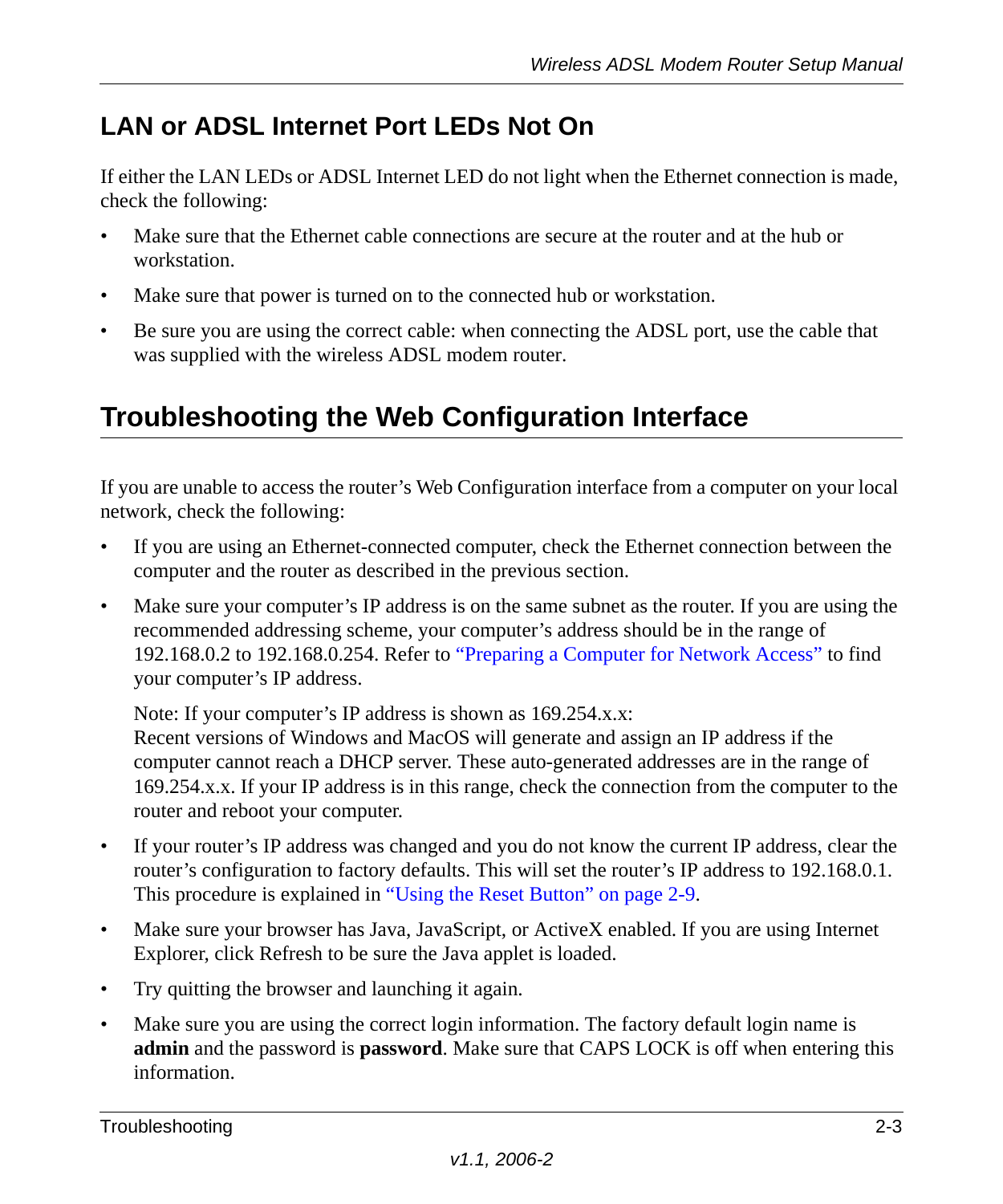If the router does not save changes you have made in the Web Configuration Interface, check the following:

- When entering configuration settings, be sure to click the **Apply** button before moving to another menu or tab, or your changes are lost.
- Click the Refresh or Reload button in the Web browser. The changes may have occurred, but the Web browser may be caching the old configuration.

## <span id="page-21-0"></span>**Troubleshooting the ISP Connection**

If your router is unable to access the Internet, you should check the ADSL connection, then the Internet TCP/IP connection.

## <span id="page-21-1"></span>**ADSL link**

If your router is unable to access the Internet, you should first determine whether you have an ADSL link with the service provider. The state of this connection is indicated with the Internet LED.

### **ADSL Internet LED Green or Blinking Green**

If your ADSL Internet LED is green or blinking green, then you have a good ADSL connection. You can be confident that the service provider has connected your line correctly and that your wiring is correct.

### **ADSL Internet LED Blinking Yellow**

If your ADSL Internet LED is blinking yellow, then your wireless ADSL modem router is attempting to make an ADSL connection with the service provider. The LED should turn green within several minutes.

If the Internet LED does not turn green, disconnect all telephones on the line. If this solves the problem, reconnect the telephones one at a time, being careful to use a microfilter on each telephone. If the microfilters are connected correctly, you should be able to connect all your telephones.

If disconnecting telephones does not result in a green ADSL Internet LED, there may be a problem with your wiring. If the telephone company has tested the ADSL signal at your Network Interface Device (NID), then you may have poor quality wiring in your house.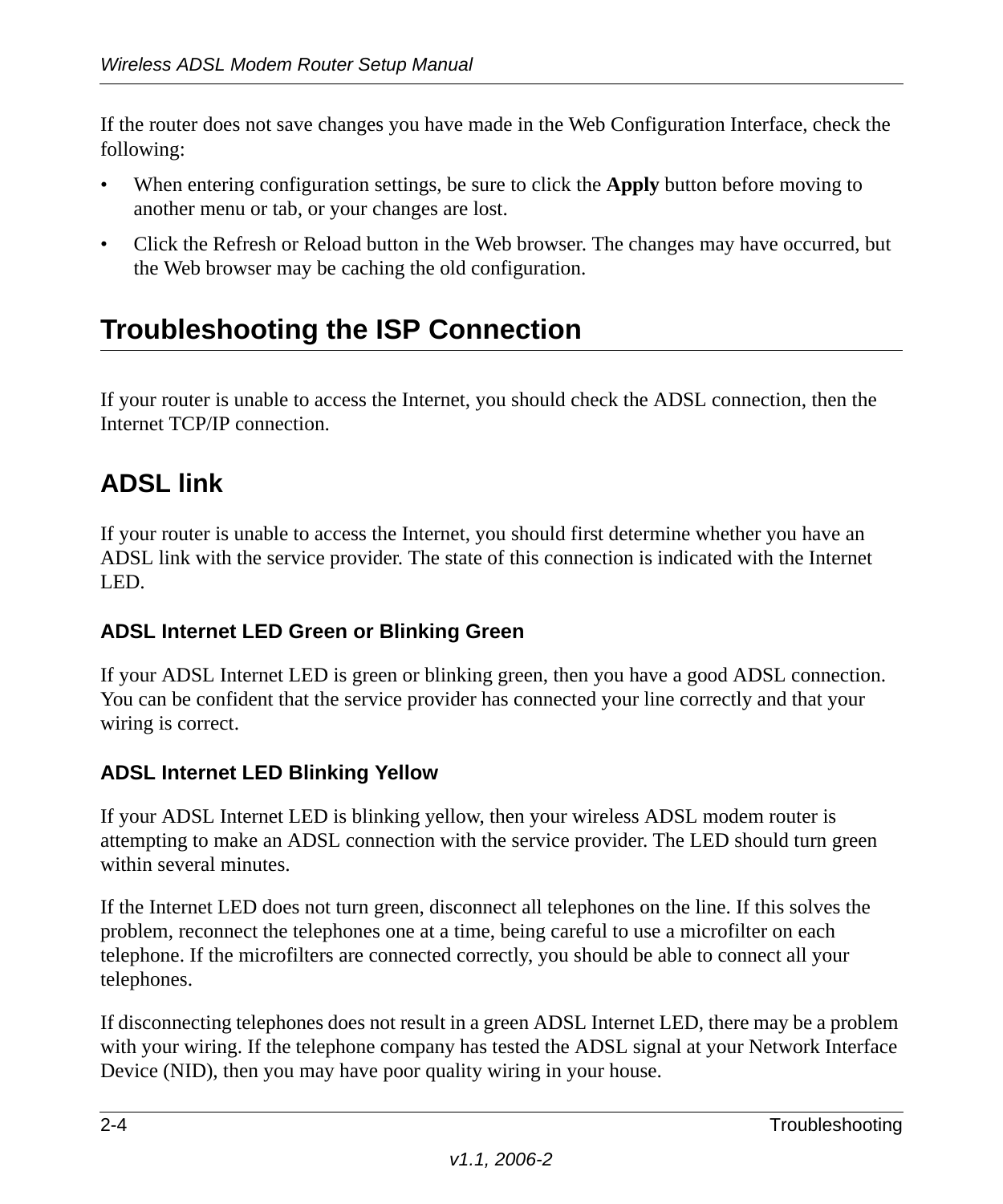### **ADSL Internet LED Off**

If the ADSL Internet LED is off, disconnect all telephones on the line. If this solves the problem, reconnect the telephones one at a time, being careful to use a microfilter on each telephone. If the microfilters are connected correctly, you should be able to connect all your telephones.

If disconnecting telephones does not result in a green ADSL Internet LED the problem may be one of the following:

- Check that the telephone company has made the connection to your line and tested it.
- Verify that you are connected to the correct telephone line. If you have more than one phone line, be sure that you are connected to the line with the ADSL service. It may be necessary to use a swapper if you ADSL signal is on pins 1 and 4 of the RJ-11 jack. The Wireless ADSL Modem Router uses pins 2 and 3.

### <span id="page-22-0"></span>**Obtaining an Internet IP Address**

If your wireless ADSL modem router is unable to access the internet, and your Internet LED is green or blinking green, you should determine whether the wireless ADSL modem router is able to obtain a Internet IP address from the ISP. Unless you have been assigned a static IP address, your wireless ADSL modem router must request an IP address from the ISP. You can determine whether the request was successful using the browser interface.

To check the Internet IP address from the browser interface:

- 1. Launch your browser and select an external site such as *http://www.netgear.com*.
- 2. Access the Main Menu of the wireless ADSL modem router's configuration at http://192.168.0.1.
- 3. Under the Maintenance heading check that an IP address is shown for the Internet Port. If 0.0.0.0 is shown, your wireless ADSL modem router has not obtained an IP address from your ISP.

If your router is unable to obtain an IP address from the ISP, the problem may be one of the following:

• Your ISP may require a Multiplexing Method or Virtual Path Identifier/Virtual Channel Identifier parameter.

Verify with your ISP the Multiplexing Method and parameter value, and update the router's ADSL Settings accordingly.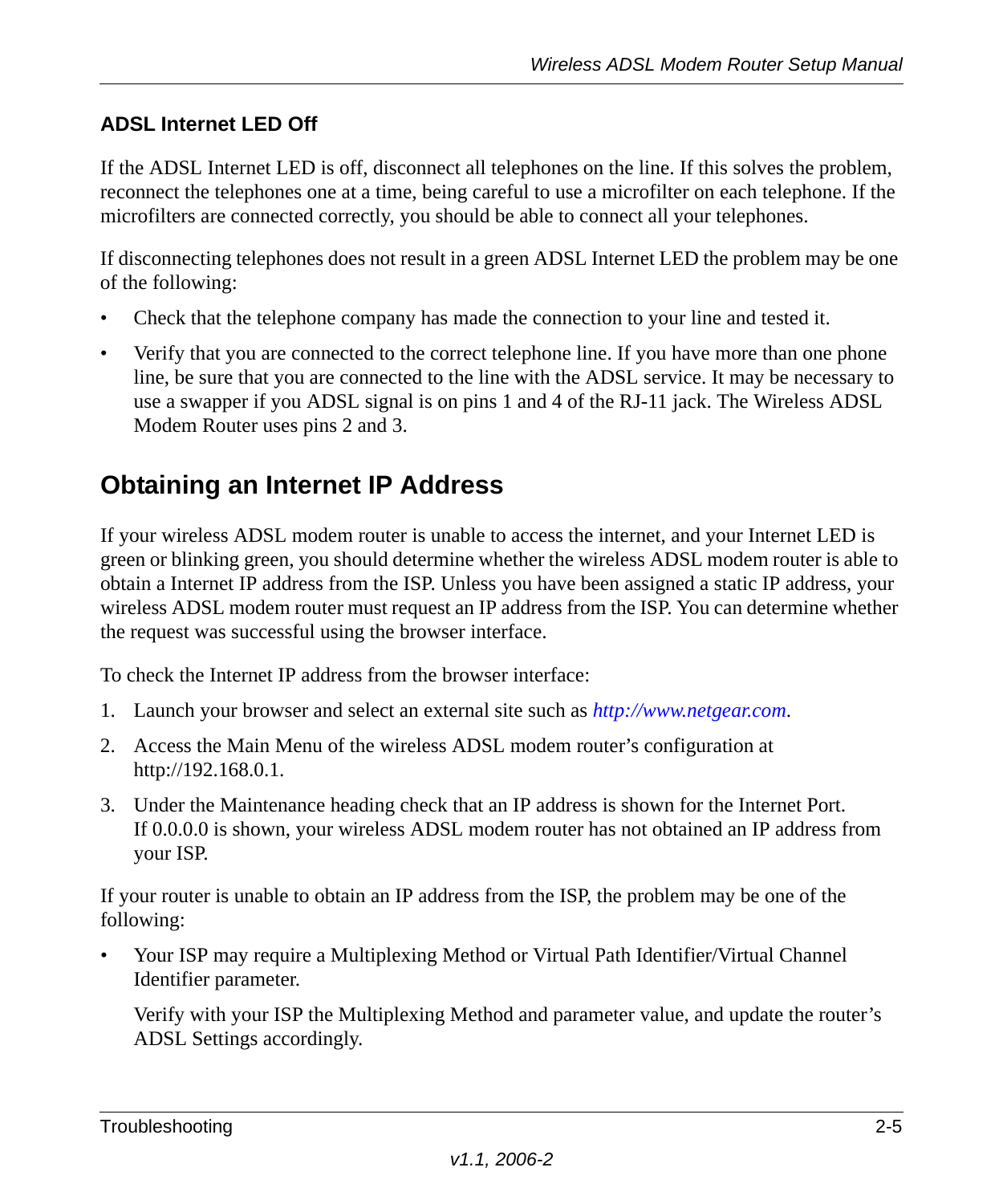• Your ISP may require a login program.

Ask your ISP whether they require PPP over Ethernet (PPPoE) or PPP over ATM (PPPOA) login.

- If you have selected a login program, you may have incorrectly set the Service Name, User Name and Password. See ["Troubleshooting PPPoE or PPPoA"](#page-23-0), below.
- Your ISP may check for your computer's host name. Assign the computer Host Name of your ISP account to the wireless ADSL modem router in the browser-based Setup Wizard.
- Your ISP only allows one Ethernet MAC address to connect to Internet, and may check for your computer's MAC address. In this case:

Inform your ISP that you have bought a new network device, and ask them to use the router's MAC address.

OR

Configure your router to spoof your computer's MAC address. This can be done in the Basic Settings menu. Refer to the online help in the wireless ADSL modem router main menu.

### <span id="page-23-0"></span>**Troubleshooting PPPoE or PPPoA**

The PPPoA or PPPoA connection can be debugged as follows:

- 1. Access the Main Menu of the router at http://192.168.0.1.
- 2. Under the Maintenance heading, select the Router Status link.
- 3. Click the Connection Status button.
- 4. If all of the steps indicate "OK" then your PPPoE or PPPoA connection is up and working.
- 5. If any of the steps indicates "Failed", you can attempt to reconnect by clicking "Connect". The wireless ADSL modem router will continue to attempt to connect indefinitely.

If you cannot connect after several minutes, you may be using an incorrect Service Name, User Name or Password. There also may be a provisioning problem with your ISP.



**Note:** Unless you connect manually, the wireless ADSL modem router will not authenticate using PPPoE or PPPoA until data is transmitted to the network.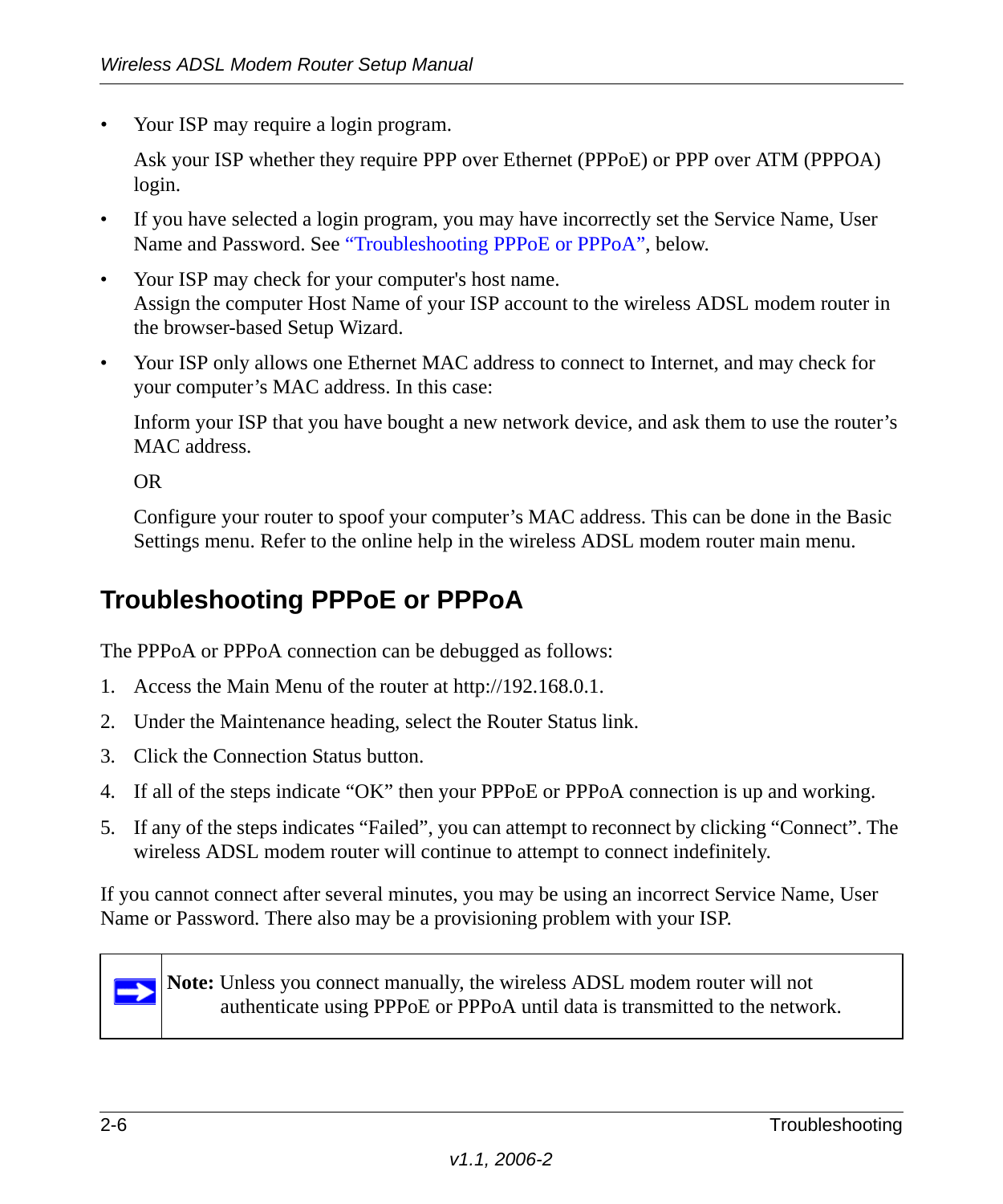## <span id="page-24-0"></span>**Troubleshooting Internet Browsing**

If your wireless ADSL modem router can obtain an IP address but your computer is unable to load any Web pages from the Internet:

• Your computer may not recognize any DNS server addresses.

A DNS server is a host on the Internet that translates Internet names (such as www addresses) to numeric IP addresses. Typically your ISP will provide the addresses of one or two DNS servers for your use. If you entered a DNS address during the wireless ADSL modem router's configuration, reboot your computer and verify the DNS address as described in ["Preparing a](#page-30-1)  [Computer for Network Access"](#page-30-1). Alternatively, you can configure your computer manually with DNS addresses, as explained in your operating system documentation*.*

• Your computer may not have the wireless ADSL modem router configured as its TCP/IP default gateway.

If your computer obtains its information from the wireless ADSL modem router by DHCP, reboot the computer and verify the wireless ADSL modem router address as described in ["Preparing a Computer for Network Access"](#page-30-1).

## <span id="page-24-1"></span>**Troubleshooting a TCP/IP Network Using the Ping Utility**

Most TCP/IP terminal devices and routers contain a ping utility that sends an echo request packet to the designated device. The device then responds with an echo reply. Troubleshooting a TCP/IP network is made very easy by using the ping utility in your computer.

### <span id="page-24-2"></span>**Testing the LAN Path to Your Router**

You can ping the router from your computer to verify that the LAN path to your router is set up correctly.

To ping the router from a PC running Windows 95 or later:

- 1. From the Windows toolbar, click the Start button and select Run.
- 2. In the field provided, type Ping followed by the IP address of the router, as in this example: **ping 192.168.0.1**
- 3. Click **OK**.

You should see a message like this one: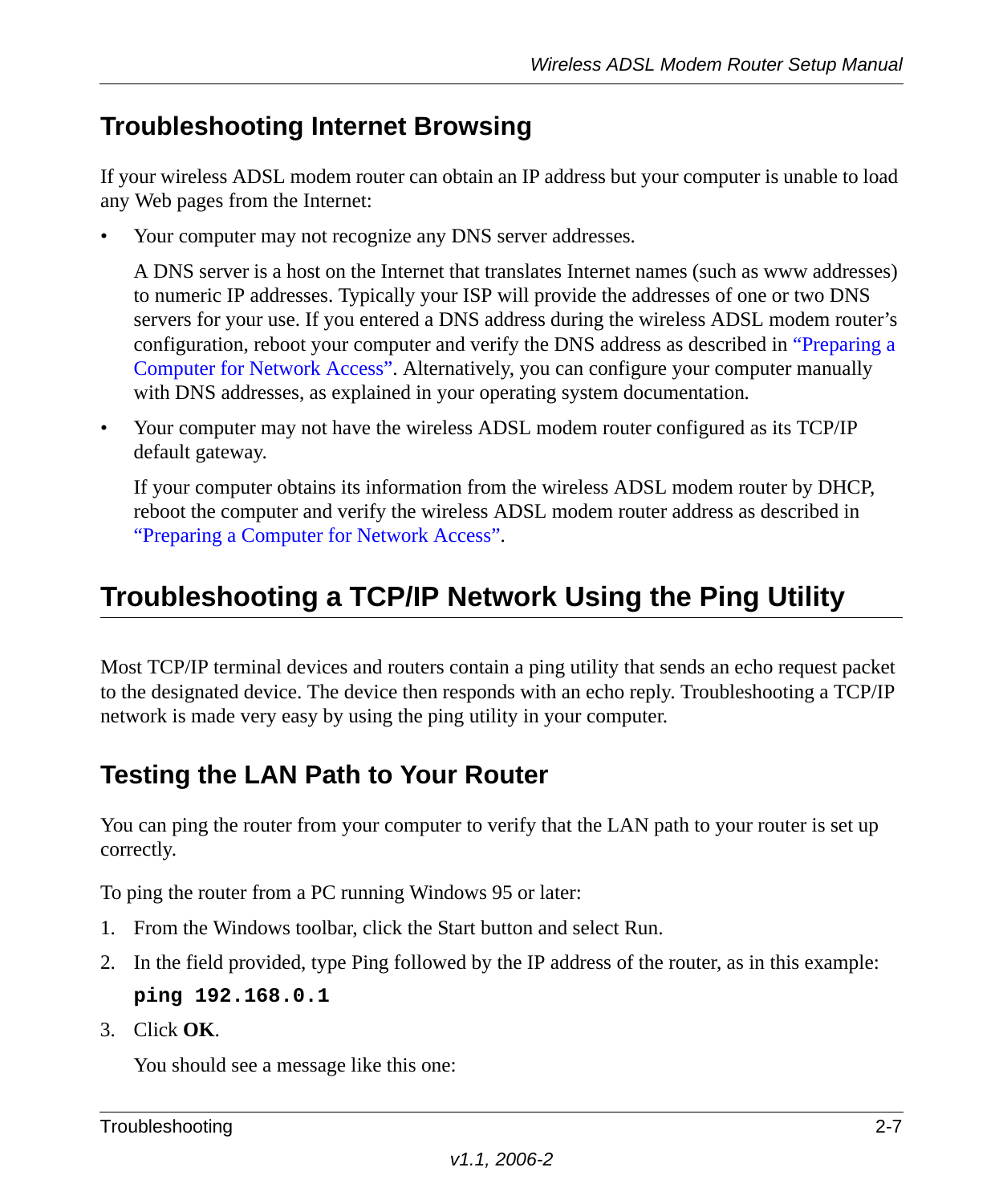### **Pinging <IP address> with 32 bytes of data**

If the path is working, you see this message:

### **Reply from < IP address >: bytes=32 time=NN ms TTL=xxx**

If the path is not working, you see this message:

#### **Request timed out**

If the path is not functioning correctly, you could have one of the following problems:

- Wrong physical connections
	- Make sure the LAN port LED is on. If the LED is off, follow the instructions in ["LAN](#page-20-0)  [or ADSL Internet Port LEDs Not On"](#page-20-0) on [page 2-3.](#page-20-0)
	- Check that the corresponding Link LEDs are on for your network interface card and for the hub ports (if any) that are connected to your workstation and router.
- Wrong network configuration
	- Verify that the Ethernet card driver software and TCP/IP software are both installed and configured on your PC or workstation.
	- Verify that the IP address for your router and your workstation are correct and that the addresses are on the same subnet.

### <span id="page-25-0"></span>**Testing the Path from Your Computer to a Remote Device**

After verifying that the LAN path works correctly, test the path from your PC to a remote device. From the Windows run menu, type:

### **PING -n 10 <IP address>**

where <*IP address*> is the IP address of a remote device such as your ISP's DNS server.

If the path is functioning correctly, replies as in the previous section are displayed. If you do not receive replies:

- Check that your PC has the IP address of your router listed as the default gateway. If the IP configuration of your PC is assigned by DHCP, this information will not be visible in your PC's Network Control Panel. Verify that the IP address of the router is listed as the TCP/IP default gateway as described in ["Preparing a Computer for Network Access"](#page-30-1).
- Check to see that the network address of your PC (the portion of the IP address specified by the netmask) is different from the network address of the remote device.
- If your ISP assigned a host name to your PC, enter that host name as the Account Name in the Basic Settings menu.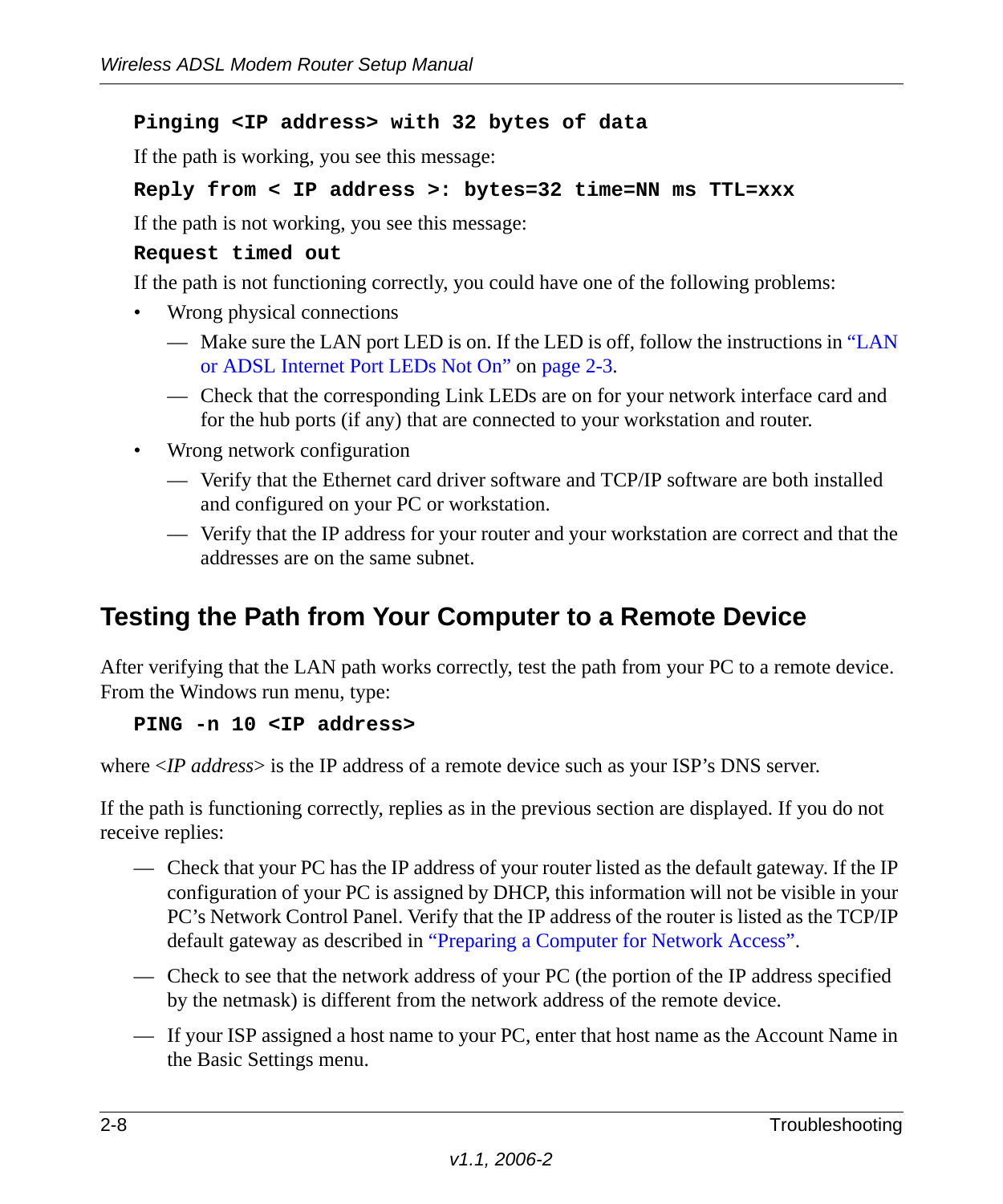## <span id="page-26-0"></span>**Restoring the Default Configuration and Password**

This section explains how to restore the factory default configuration settings, changing the router's administration password to **password** and the IP address to 192.168.0.1. You can erase the current configuration and restore factory defaults in two ways:

- Use the Erase function of the Web Configuration Manager.
- Use the Reset button on the rear panel of the router. Use this method for cases when the administration password or IP address is not known.

### <span id="page-26-1"></span>**Using the Reset Button**

To restore the factory default configuration settings without knowing the administration password or IP address, you must use the Default Reset button on the rear panel of the router.

- 1. Press and hold the Reset button until the Test LED turns on (about 10 seconds).
- 2. Release the Default Reset button and wait for the router to reboot.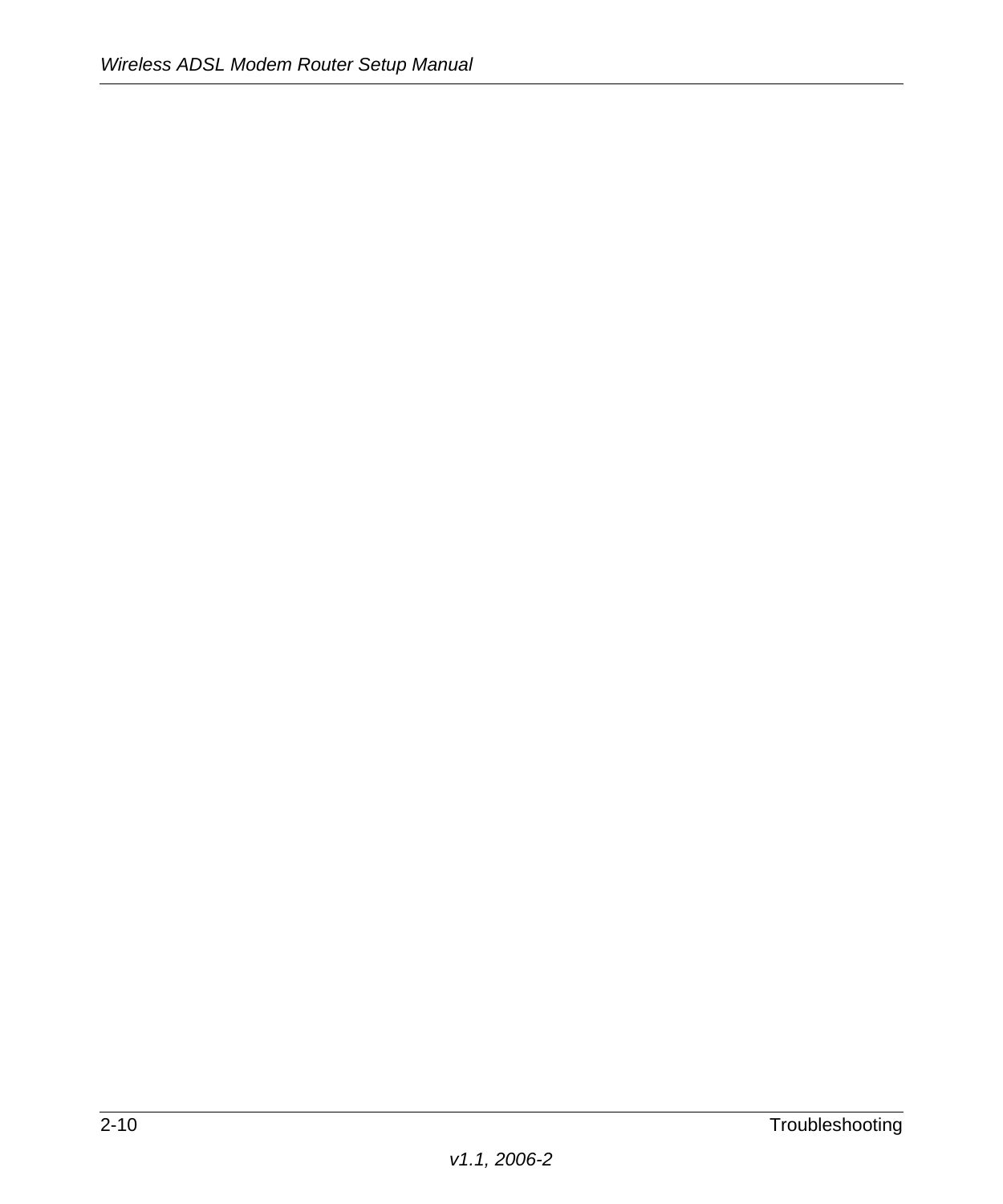## **Appendix A Technical Specifications**

<span id="page-28-0"></span>This appendix provides technical specifications for the wireless ADSL modem router.

#### **Network Protocol and Standards Compatibility**

| Data and Routing Protocols:      | TCP/IP, RIP-1, RIP-2, DHCP, PPPoE or PPPoA, RFC 1483 Bridged or<br>Routed Ethernet, and RFC 1577 Classical IP over ATM |
|----------------------------------|------------------------------------------------------------------------------------------------------------------------|
| <b>Power Adapter</b>             |                                                                                                                        |
| North America:                   | 120V, 60 Hz, input                                                                                                     |
| UK, Australia:                   | 240V, 50 Hz, input                                                                                                     |
| Europe:                          | 230V, 50 Hz, input                                                                                                     |
| Japan:                           | 100V, 50/60 Hz, input                                                                                                  |
| All regions (output):            | 12 V AC @ 1.0A output, 30W maximum                                                                                     |
| <b>Physical</b>                  |                                                                                                                        |
| Dimensions:                      | $10" \times 6.7" \times 1.3"$<br>255 mm x 169 mm x 34 mm                                                               |
| Weight:                          | $1.4$ lbs.<br>$0.62$ kg                                                                                                |
| <b>Environmental</b>             |                                                                                                                        |
| Operating temperature:           | $0^{\circ}$ to 40° C (32° to 104° F)                                                                                   |
| Operating humidity:              | 90% maximum relative humidity, noncondensing                                                                           |
| <b>Electromagnetic Emissions</b> |                                                                                                                        |
| Meets requirements of:           | FCC Part 15 Class B; VCCI Class B; EN 55 022 (CISPR 22), Class B                                                       |
| <b>Interface Specifications</b>  |                                                                                                                        |
| LAN:                             | 10BASE-T or 100BASE-Tx, RJ-45                                                                                          |
| WAN:                             | ADSL, Dual RJ-11, pins 2 and 3<br>T1.413, G.DMT, G.Lite<br><b>ITU Annex A or B</b>                                     |